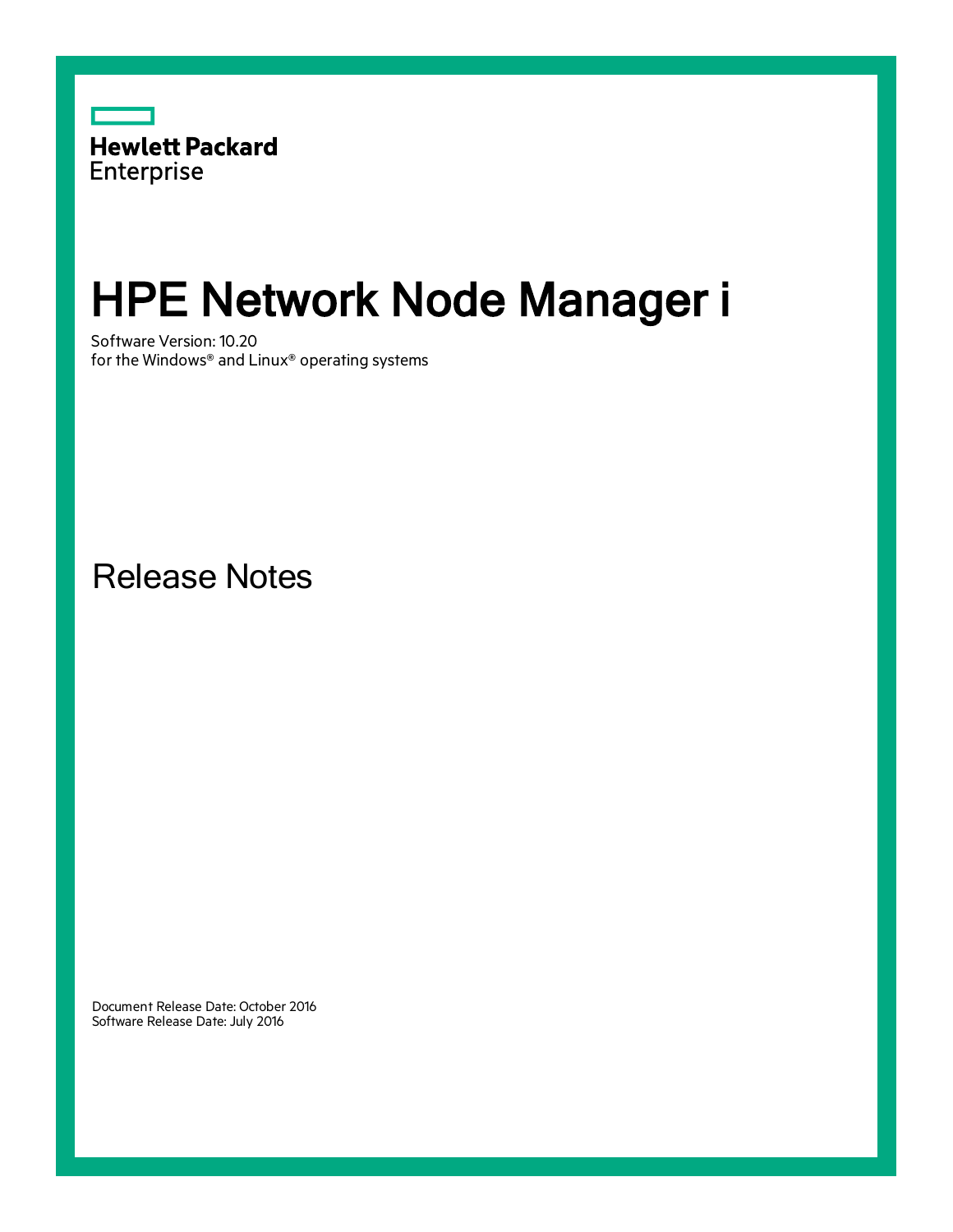### Legal Notices

#### **Warranty**

The only warranties for Hewlett Packard Enterprise products and services are set forth in the express warranty statements accompanying such products and services. Nothing herein should be construed as constituting an additional warranty. HPE shall not be liable for technical or editorial errors or omissions contained herein.

The information contained herein is subject to change without notice.

#### Restricted Rights Legend

Confidential computer software. Valid license from HPE required for possession, use or copying. Consistent with FAR 12.211 and 12.212, Commercial Computer Software, Computer Software Documentation, and Technical Data for Commercial Items are licensed to the U.S. Government under vendor's standard commercial license.

#### **Oracle Technology —** 権利制限に関する通知

国防省連邦調達規則補足 (DOD FAR Supplement) に従って提供されるプログラムは、「商用コンピュータソフトウェア」であ り、ドキュメントを含む同プログラムの使用、複製および開示は、該当するOracleのライセンス契約に規定された制約を受け るものとします。それ以外の場合、連邦調達規則に従って提供されるプログラムは「制限付きコンピュータソフトウェア」であ り,ドキュメントを含む同プログラムの使用、複製および開示は、FAR 52.227-19「商業コンピュータソフトウェア−制限付き権 利」(1987年6月) に規定された制約を受けるものとします。Oracle America, Inc., 500 Oracle Parkway, Redwood City, CA 94065.

Oracleのライセンス全文については、NNMi製品DVDのライセンス契約ディレクトリを参照してください。

#### Copyright Notice

© Copyright 1999 - 2016 Hewlett Packard Enterprise Development LP

#### Trademark Notices

Adobe®はAdobe Systems Incorporatedの商標です。

Appleは、米国および他の国々で登録されたApple Computer, Inc.の商標です。

AMDは、Advanced Micro Devices, Inc.の商標です。

Googleは、Google Inc.の登録商標です。

Intel®、Intel® Itanium®、Intel® Xeon®、Itanium®は、米国およびその他の国におけるIntel Corporationの商標です。

Linux®は、米国およびその他の国におけるLinus Torvalds氏の登録商標です。

Internet Explorer、Lync、Microsoft、Windows、Windows Serverは、米国および/またはその他の国におけるMicrosoft Corporationの登録商標または商標です。

OracleおよびJavaは、Oracleおよびその関連会社の登録商標です。

Red Hat® Enterprise Linux Certifiedは、米国およびその他の国におけるRed Hat, Inc.の登録商標です。

sFlowは、InMon Corp.の登録商標です。

UNIX®はThe Open Groupの登録商標です。

この製品にはApache Software Foundationが開発したソフトウェアが含まれています。 (http://www.apache.org)

この製品にはVisigoth Software Societyが開発したソフトウェアが含まれています(http://www.visigoths.org/)。

### Documentation Updates

The title page of this document contains the following identifying information:

- Software Version number, which indicates the software version.
- Document Release Date, which changes each time the document is updated.
- Software Release Date, which indicates the release date of this version of the software.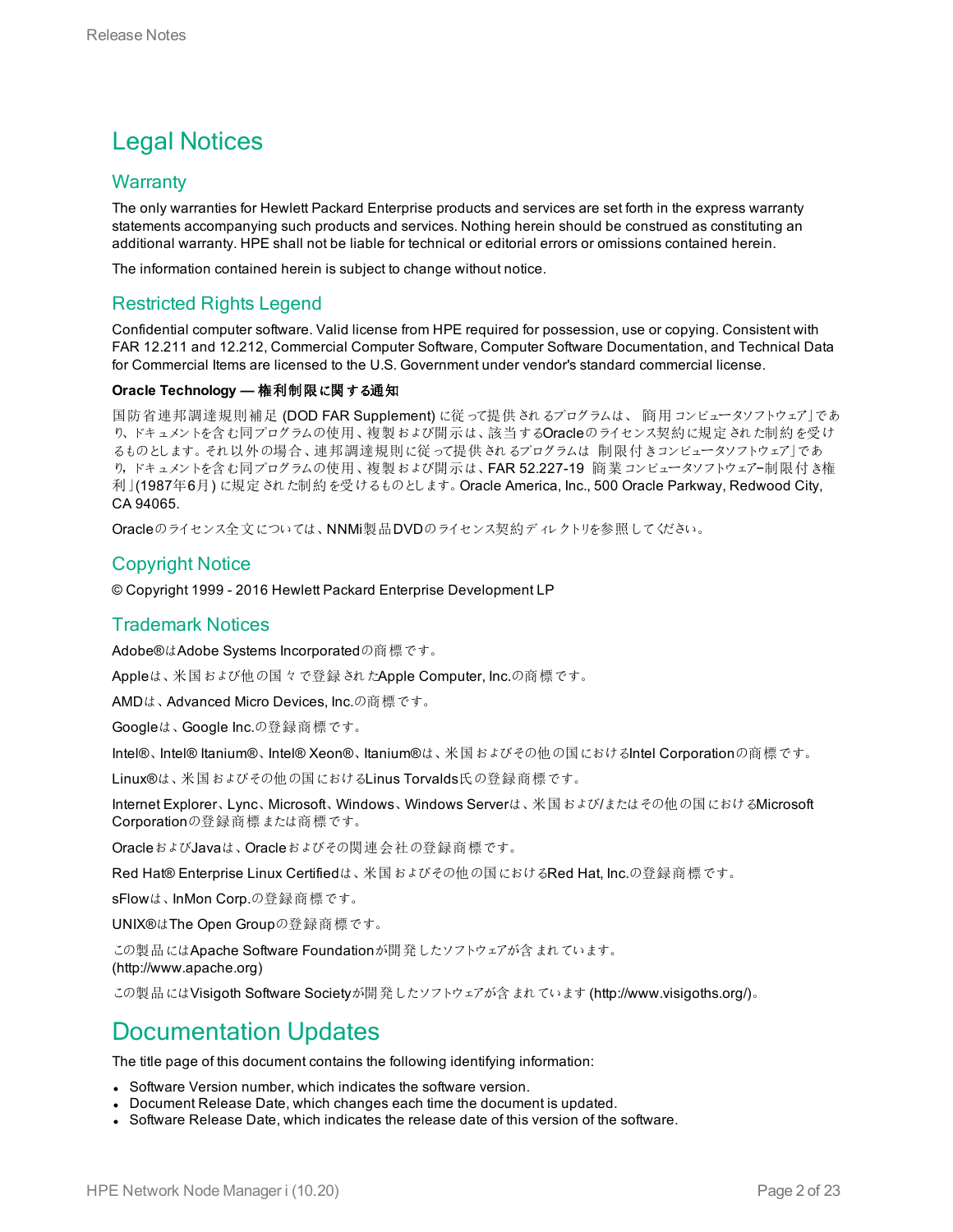To check for recent updates or to verify that you are using the most recent edition of a document, go to: https://softwaresupport.hpe.com/group/softwaresupport/search-result?keyword=.

This site requires an HP Passport account. If you do not have one, click the **Create an account** button on the HP Passport Sign in page.

### **Support**

Visit the HPE Software Support web site at: **https://softwaresupport.hpe.com**

This web site provides contact information and details about the products, services, and support that HPE Software offers.

HPE Software Support provides customer self-solve capabilities. It provides a fast and efficient way to access interactive technical support tools needed to manage your business. As a valued support customer, you can benefit by using the support web site to:

- Search for knowledge documents of interest
- Submit and track support cases and enhancement requests
- Download software patches
- Manage support contracts
- Look up HPE support contacts
- Review information about available services
- Enter into discussions with other software customers
- Research and register for software training

Most of the support areas require that you register as an HP Passport user and sign in. Many also require a support contract. To register for an HP Passport ID, go to **https://softwaresupport.hpe.com** and click **Register**.

To find more information about access levels, go to: **https://softwaresupport.hpe.com/web/softwaresupport/access-levels**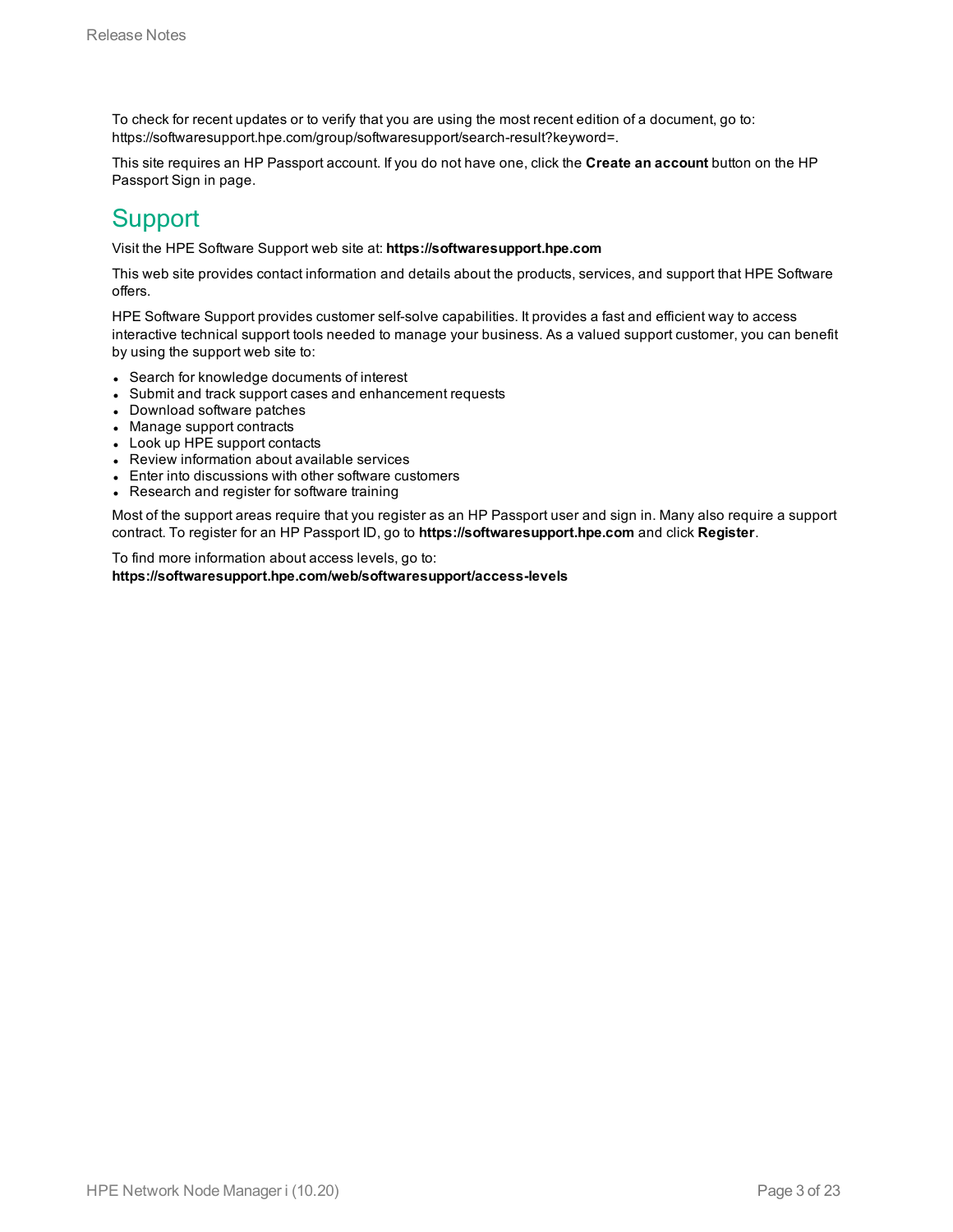## **Contents**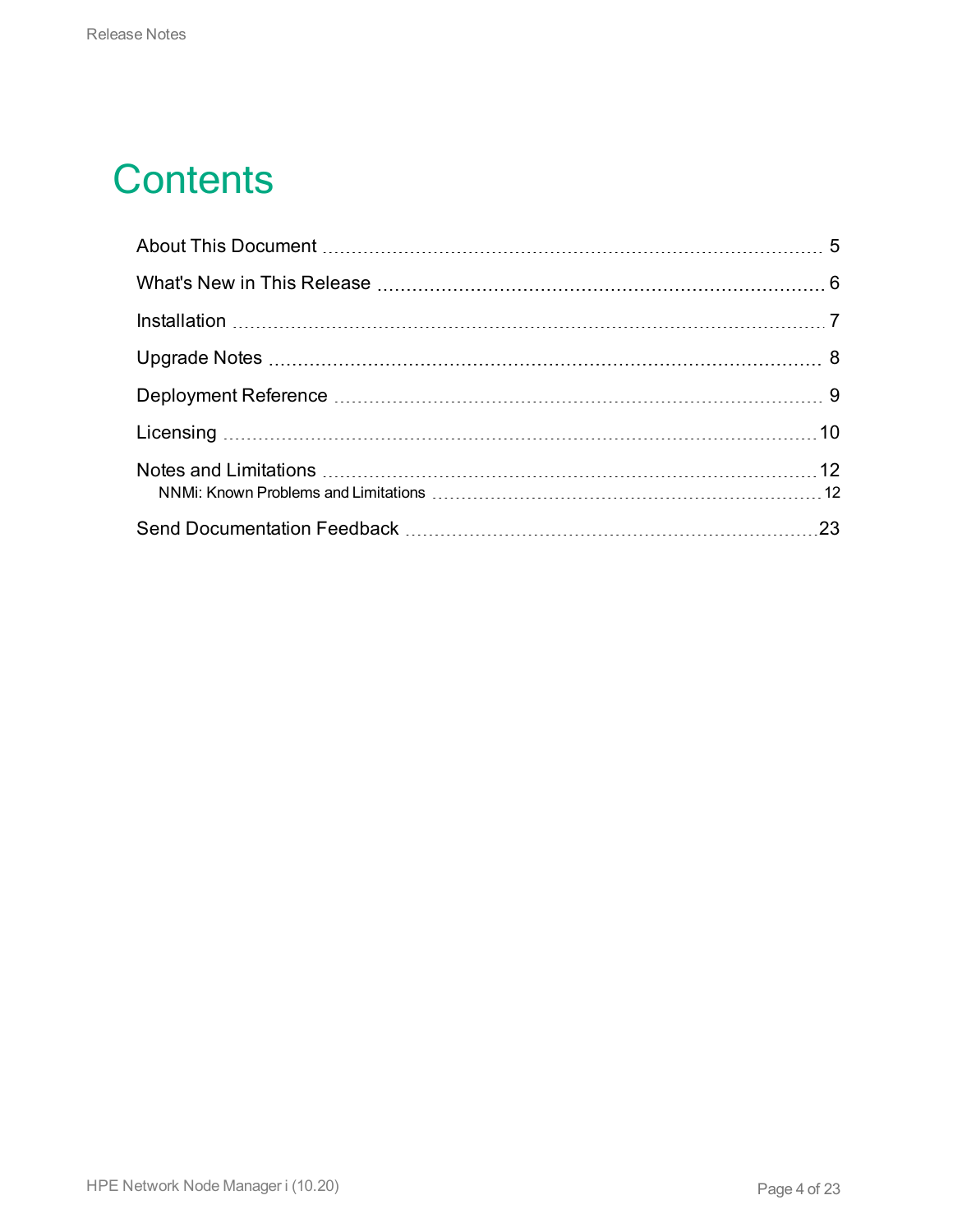## <span id="page-4-0"></span>About This Document

**Note:** Obtain the latest copy of this document from here:

<https://softwaresupport.hpe.com/km/KM02208848>

This document is an overview of the changes made to Network Node Manager i (NNMi ). It contains important information that is not included in books or Help.

### Support Matrix

For information about the installation requirements and compatibility with other products, see the Network Node Manager i Support Matrix.

The support matrix may be updated between releases, and so is only available at the HPE Support web site:

#### <https://softwaresupport.hpe.com/km/KM02208847>

The support matrix includes the following information:

- <sup>l</sup> **Requirements**
	- Hardware
	- Operating System
	- Web Browsers
	- Virtualization Products
	- High-Availability Products
- <sup>l</sup> **Compatibility**
	- Languages
	- HPE Software Integrations
	- HPE Software Coexistence
- <sup>l</sup> **Performance, Sizing, and Other Recommendations**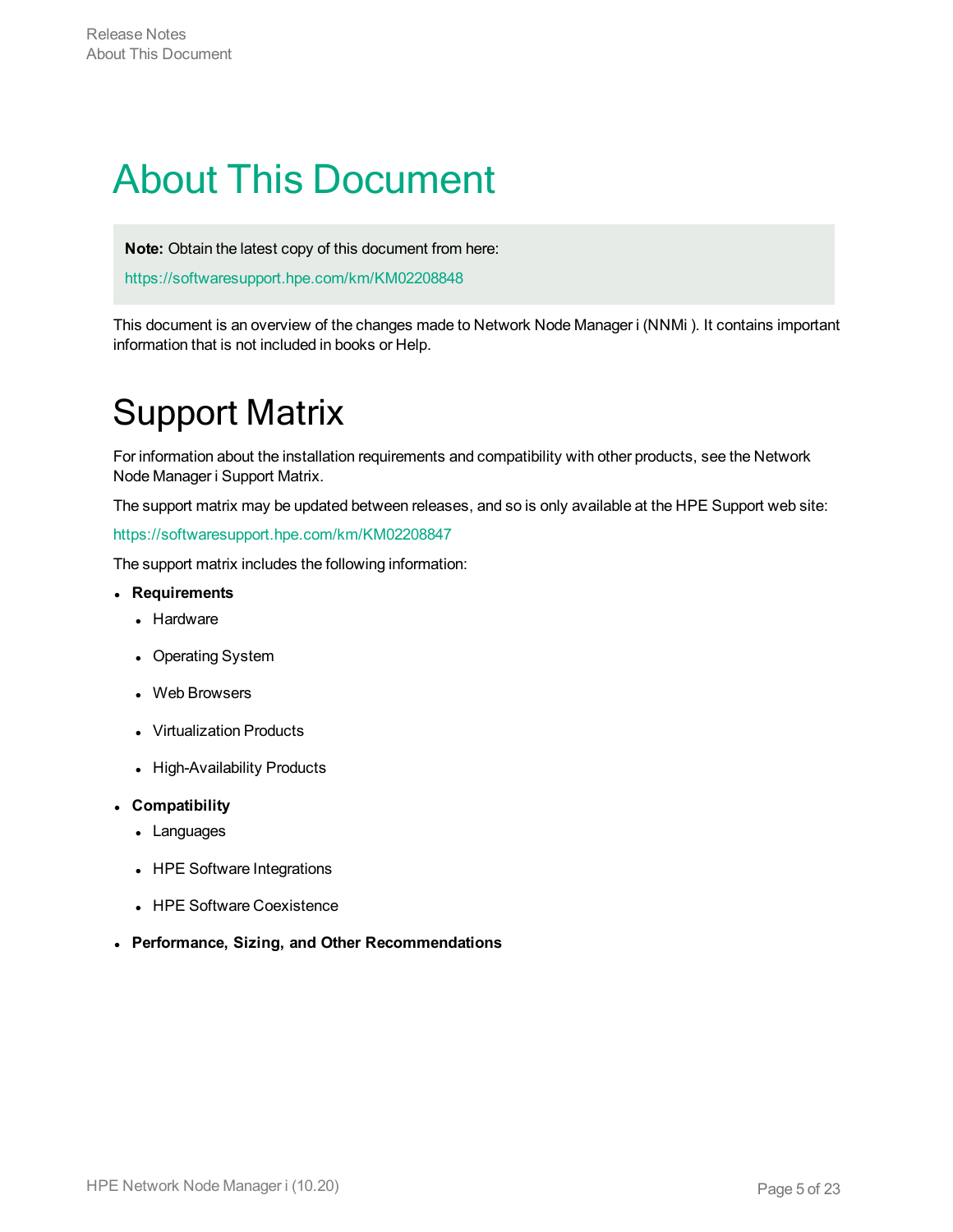### <span id="page-5-0"></span>What's New in This Release

NNMi includes the supplementary add-in components (also known as iSPIs) along with the core NNMi software. This section lists all the new features added to NNMi.

#### Feature Updates

#### **Use of Federal Information Processing Standard (FIPS) 140-2-Validated Cryptographic Modules**

The NNMi Premium (NNMi, NNM iSPI Performance for Metrics, and NNM iSPI Performance for QA) can be configured to use FIPS 140-2-validated cryptographic modules. For more information, see the *NNMi 10.20 Hardening Guide*.

A new command-line tool—nnmkeytool.ovpl—enables you to manage certificates when NNMi is configured to use the FIPS 140-2-validated cryptographic modules. For more information about nnmkeytool.ovpl, see the Reference Pages.

#### **New Look and Feel**

The NNMi now has a new login screen and updated user interface.

#### Platform and Web Browser Updates

The table below shows a summary of changes made to the supported platforms and web browsers for NNMi.

For a detailed list of supported platforms, see the *NNMi Support Matrix*.

NNMi 10.20 has added support for the following platforms and browsers:

| <b>Operating Systems</b> | SUSE Enterprise Linux 12      |
|--------------------------|-------------------------------|
| <b>Browsers</b>          | Safari 9.x on Mac OS X client |
|                          | Firefox ESR 45.x              |

NNMi 10.20 has dropped support for the following platforms and browsers:

| <b>Virtualization Platform</b> | Microsoft Hyper-V 2008 R2 |
|--------------------------------|---------------------------|
| <b>Operating Systems</b>       | Windows Server 2008 R2    |
| <b>Browsers</b>                | Firefox ESR 38.x          |
|                                | Internet Explorer 10      |
|                                | Safari 8.x                |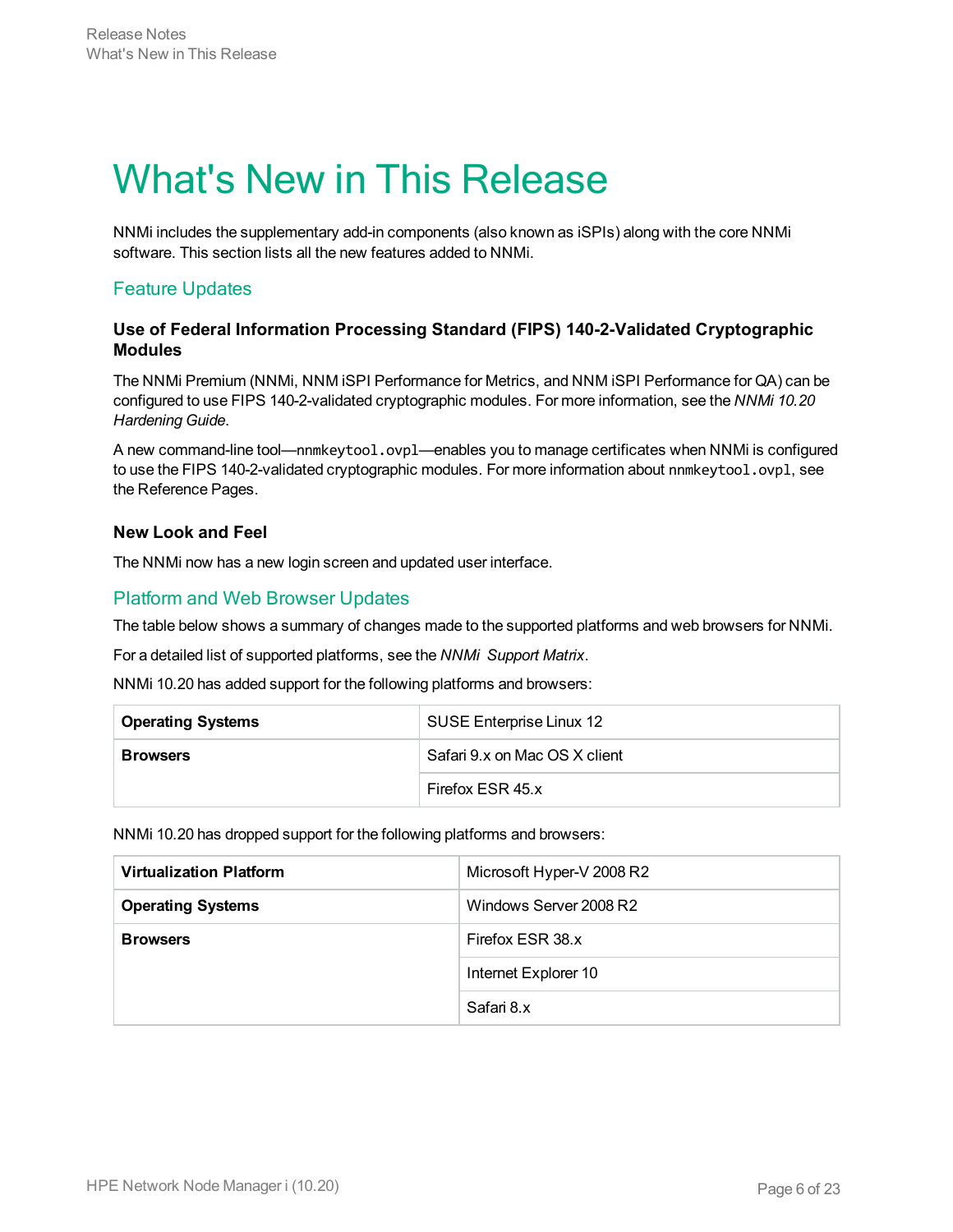## <span id="page-6-0"></span>Installation

You can find steps to install all the constituent products of NNMi in the following documents:

|             | <b>Product Document</b>                                      | Available On          |
|-------------|--------------------------------------------------------------|-----------------------|
| <b>NNMi</b> | Interactive Installation and Upgrade Guide   • Product media | • Manuals web<br>site |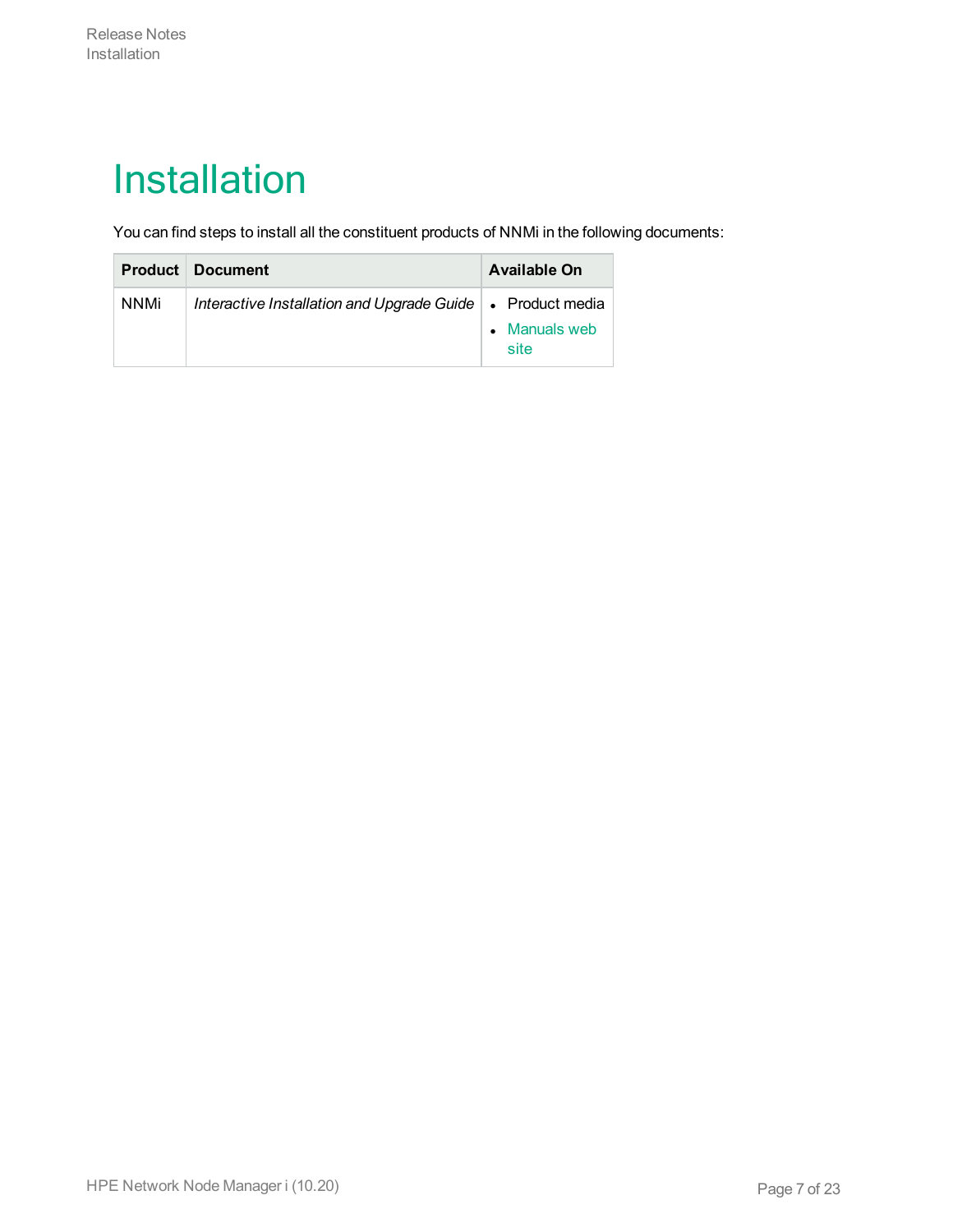## <span id="page-7-0"></span>Upgrade Notes

#### **NNMi**

- <sup>l</sup> Read the *NNMi Interactive Installation and Upgrade Guide* for supported paths for upgrading to NNMi 10.20.
- NNMi 10.20 introduces a Public Key Cryptography Standards (PKCS) #12 repository to store certificates. When you upgrade an older version of NNMi to the version 10.20, the PKCS #12 file-based certificate management does not immediately come into effect and NNMi continues to use the JKS repository for certificate management.

See the *NNMi Deployment Reference* for more information.

• Upgrading in the Global Network Management (GNM) environment

In a GNM environment, always upgrade the global manager first, and then upgrade regional managers. In the interval when the global manager is already upgraded to NNMi 10.20 and regional managers are yet to be upgraded to NNMi 10.20, the NNMi management servers can continue to function as expected. However, you must upgrade all the NNMi management servers in a GNM environment to NNMi 10.20 at the earliest.

• The JMX Console support UI is now disabled by default for new NNMi installations. HPE recommends that, after upgrading to NNMi10.20 from an older version, you disable the JMX Console feature to improve product security. See the *NNMi Hardening Guide* for more information.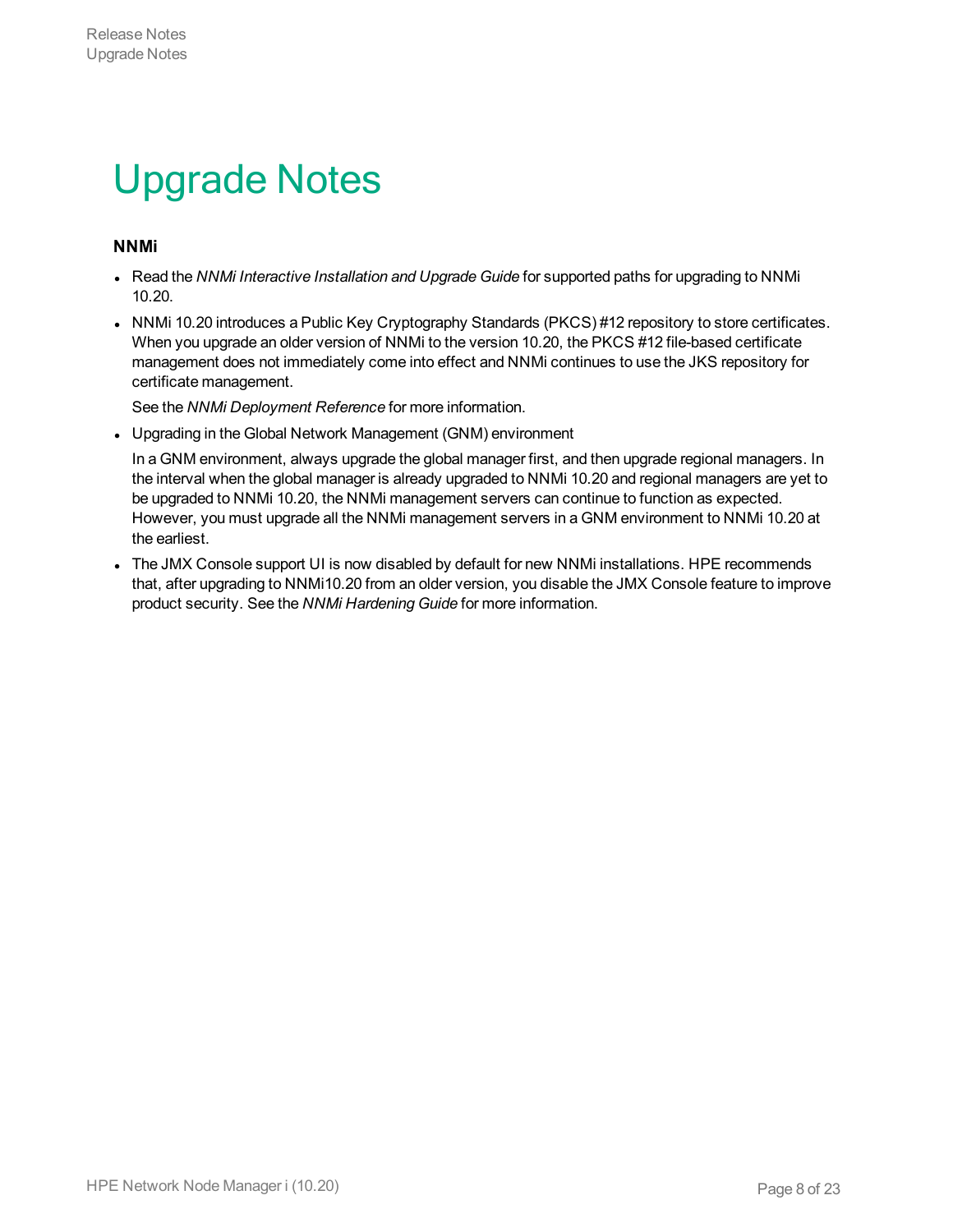# <span id="page-8-0"></span>Deployment Reference

The *HPE Network Node Manager i Software Deployment References* is a web-only document providing advanced deployment, configuration, and maintenance. To obtain a copy of the most current version, go to <https://softwaresupport.hpe.com/km/KM02208853>.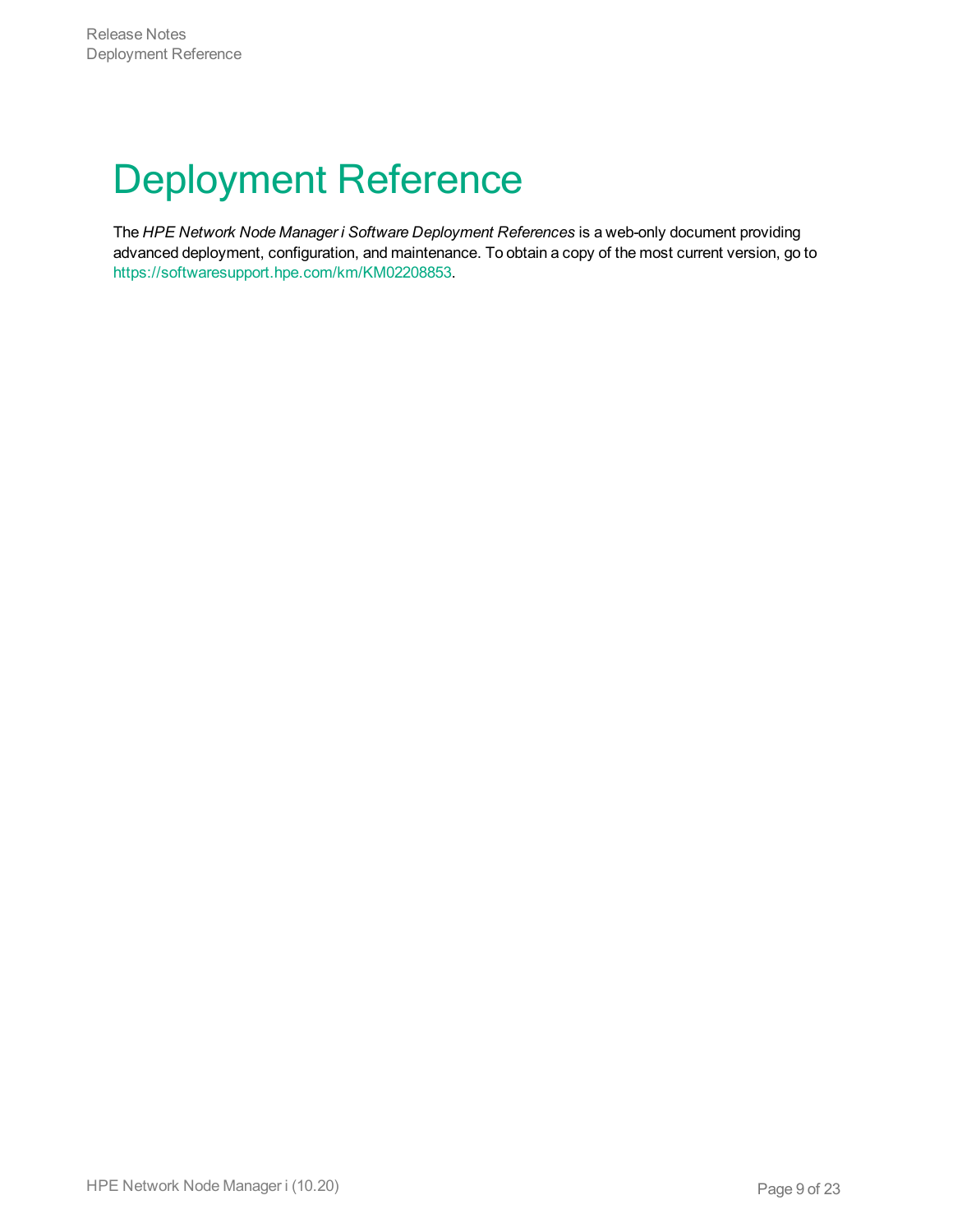# <span id="page-9-0"></span>**Licensing**

The NNMi installer activates an instant-on 60-day/250-node license. This license also temporarily enables the NNMi [Ultimate](#page-10-0) features for the 60-day trial period.

To check the validity of your NNMi licenses, in the NNMi console click **Help → System Information**, and then click **View Licensing Information**. Compare the Capacity count with the Consumption count to see how much unused capacity is remaining.

In the documentation, any feature marked *NNMi Advanced* also applies to NNMi Premium and NNMi Ultimate. Likewise, anything marked as *NNMi Premium* also applies to NNMi Ultimate. Each of these is a super-set of the preceding one in the following order: NNMi Advanced, NNMi Premium, and NNMi Ultimate. Any feature marked *NNM iSPI Performance for Metrics* also applies to NNMi Premium. Some items marked *iSPI NET* apply to NNMi Premium (Trap Analytics and Visio Map Export); all items marked "iSPI NET" apply to NNMi Ultimate.

**Note:** NNMi uses a node-based licensing scheme (that is, you can monitor a limited number of managed nodes with each NNMi license key).

Each device with a Device Profile of vmwareVM is equivalent to 1/10<sup>th</sup> node.

All other devices are equivalent to one discovered node.

#### <span id="page-9-1"></span>Advanced

**Note:** In these Release Notes and the online help, any feature marked NNMi Advanced also applies to NNMi Premium and NNMi Ultimate. Likewise, anything marked as "NNMi Premium" also applies to NNMi Ultimate. Each of these is a superset of the preceding one in the following order: NNMi, NNMi Advanced, NNMi Premium, and NNMi Ultimate. Any feature marked NNM iSPI Performance for Metrics also applies to NNMi Premium. Some items marked iSPI NET apply to NNMi Premium (Trap Analytics and Visio Map Export); all items marked iSPI NET apply to NNMi Ultimate.

An NNMi Advanced license enables the following features:

- All features licensed by the base NNMi license.
- IPv6 Discovery and Monitoring
- Monitoring of router redundancy groups (HSRP, VRRP).
- Support for port aggregation protocols (for example, PaGP) with results displayed in the Link Aggregation tab of the Interface form.
- HPE Route Analytics Management Software (RAMS) integration for RAMS traps and path information from RAMS, enhancing the path displayed in Path View.
- Extension of path visualization (for example, Equal Cost Multi-Path). When multiple paths are possible, the user interface provides for selection of specific paths for opening an NNM iSPI Performance for Metrics path health report.
- MPLS WAN Clouds (RAMS) view from the Inventory workspace, including map views of the MPLS WAN cloud; see *Using Route Analytics Management Software (RAMS) with NNMi Advanced* in the NNMi help.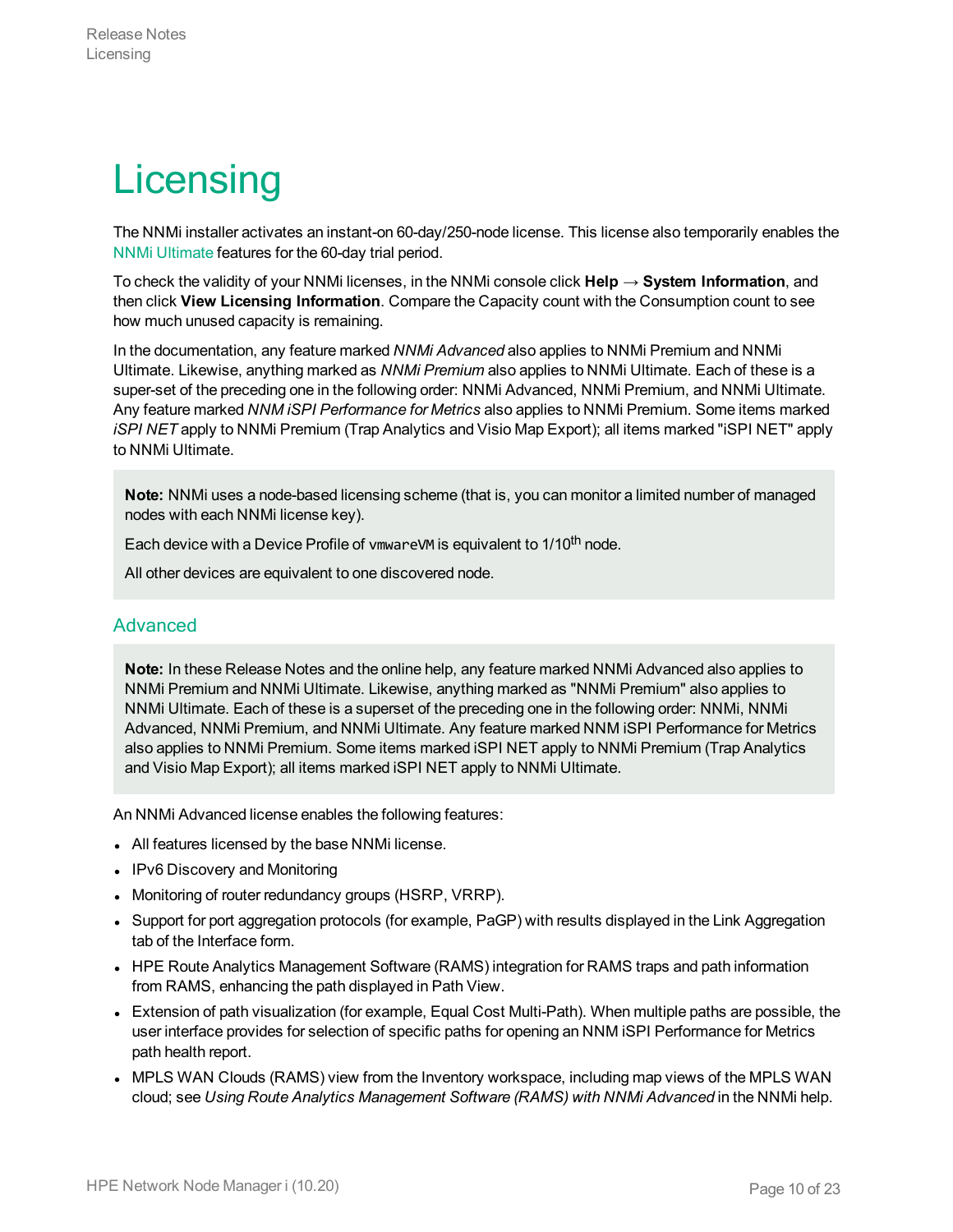- VMware ESXi and virtual machine management
- Global Network Management. (The global manager requires an NNMi Advanced license; regional managers do not.)

#### <span id="page-10-1"></span>NNMi Premium

An NNMi Premium license enables the following features:

- All NNMi [Advanced](#page-9-1) features.
- The SNMP Trap Analytics feature of iSPI NET.
- The Visio Export feature of iSPI NET.
- The NNMi Developer Toolkit. See the SDK documentation and examples located in the %NnmInstallDir%\doc folder (Windows) or \$NnmInstallDir/doc directory (Linux).
- HPE Network Node Manager iSPI Performance for Metrics. This software requires a separate installation. See the NNM iSPI Performance for Metrics documentation for details.
- HPE Network Node Manager iSPI Performance for Quality Assurance. This software requires a separate installation. See the NNM iSPI Performance for Quality Assurance documentation for details.

<span id="page-10-0"></span>See the help topic Purchase HPE Network Node Manager i Smart Plug-ins and More for more information.

#### NNMi Ultimate

An NNMi Ultimate license enables the following features:

- All NNMi [Premium](#page-10-1) features.
- <sup>l</sup> **The Diagnostics feature of iSPI NET.** This feature requires a separate installation of an iSPI NET Diagnostics Server or an HPE Operations Orchestration server. See the *HPE NNM iSPI Network Engineering Toolset Planning and Installation Guide* for more information.
- <sup>l</sup> **HPE Network Node Manager iSPI Performance for Traffic.** This software requires a separate installation. See the NNM iSPI Performance for Traffic documentation for details.
- <sup>l</sup> **HPE Network Node Manager iSPI for IP Multicast.** This software requires a separate installation. See the NNM iSPI for IP Multicast documentation for details.
- <sup>l</sup> **HPE Network Node Manager iSPI for IP Telephony.** This software requires a separate installation. See the NNM iSPI for IP Telephony documentation for details.
- <sup>l</sup> **HPE Network Node Manager iSPI for MPLS.** This software requires a separate installation. See the NNM iSPI for IP Multicast documentation for details.

See the help topic *Purchase HPE Network Node Manager i Smart Plug-ins and More* for more information.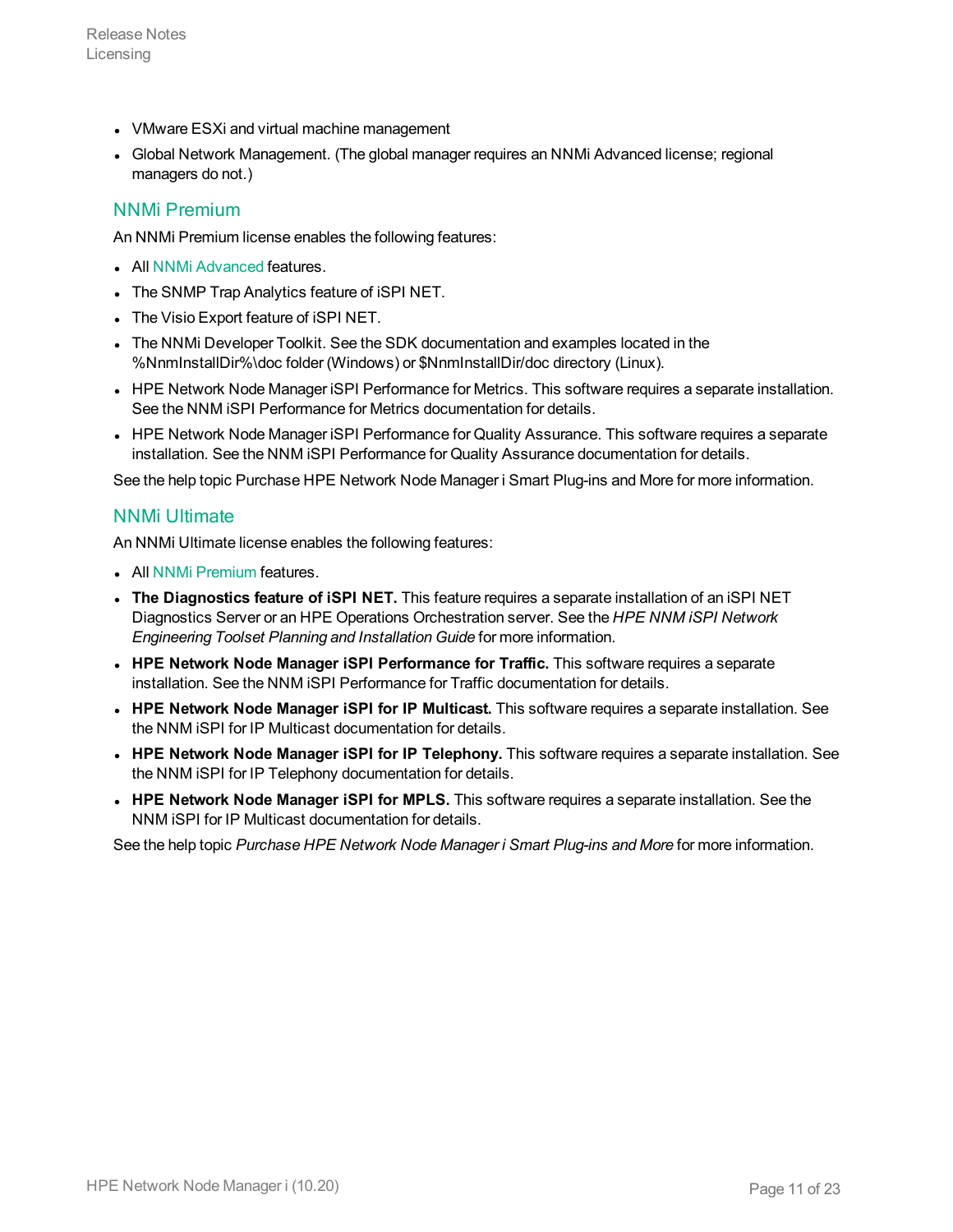### <span id="page-11-0"></span>Notes and Limitations

NNMi contains open source and third-party software components that are listed in the *NNMi Open Source and Third Party Software License Agreements* document. Do not independently apply any patches or updates released by these open source communities and third parties. HPE does not support environments where such components are updated by patches that are not released and certified by HPE.

<span id="page-11-1"></span>For more information about open defects, visit HPE [Software](http://www.hp.com/managementsoftware/support) Support Online, or contact your HPE Support representative directly.

### NNMi: Known Problems and Limitations

#### **VMware Management**

• If you disable an ESXi VMNIC (using ESXi tools), and then ultimately unplug the cable on the VMNIC, the NNMi console continues to show the VMNIC s *disabled* (and not *unknown*).

*Workaround.* Restart the ESXi host.

- Missing LAG information in VMware devices—-An ESXi server configured with distributed vSwitch with Link Aggregation Group or Link Aggregation Control Protocol (LAG/LACP) will not show the correct connection information. LAG or LACP information cannot be retrieved via the IEEE8023-LAB-MIB. Thus, the LAG information is determined by the access switch connected to the ESXi host and not from the ESXi host itself.
- VM node reconciliation problem between tenants—-This problem appears only if all of the following conditions are true:
	- NNMi discovers a Virtual Machine (VM) through two different discovery methods. Once the VM is discovered using a Web Agent, and then the same VM is discovered again using an SNMP Agent.
	- The two instances of the VM are assigned to two different tenants during the discovery process, which is possible when:
		- $\circ$  One VM instance is auto-discovered when its ESXi server is seeded and the ESXi server is configured for one tenant.
		- The other VM instance is initially discovered when its IP address is seeded and this seed object is configured to be assigned a different tenant.

As a result, two instances of the same VM appear in the NNMi inventory.

When you assign the Web Agent-discovered VM instance to the tenant where the SNMP Agentdiscovered VM instance belongs (or vice versa), the VM instance that is assigned to the new tenant replaces the VM instance that already resided in that tenant.

*Workaround.* When discovering VMs, assign the ESXi server and its VMs to the same tenant first, and then move VM instances to tenants of your choice. This enables NNMi to merge the VM data collected from multiple agents before the VM is assigned to a different tenant.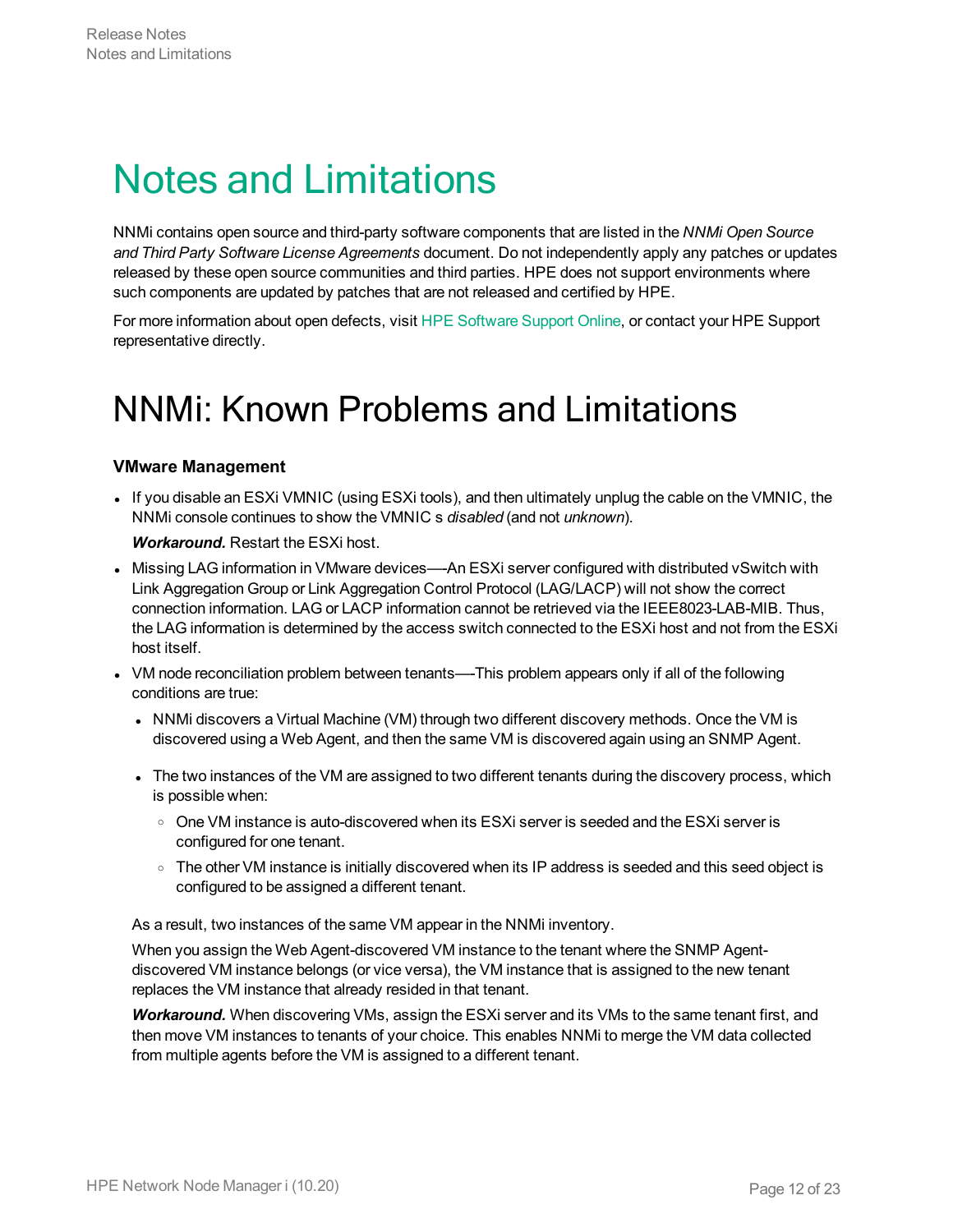- VM name and host name during initial discovery—-When the initial discovery continues, it is possible that the VM name and the host name of a VM are set to the Partition ID of the VM. Once the discovery of the VM completes, the correct VM name and host name are set.
- VMware SNMP agent fails to return vMotion details—-VMware ESXi server 5.x may stop responding to SNMP requests from NNMi. As a result, NNMi may not receive the information necessary to detect the vMotion that enabled VMs to move from one ESXi server to another. When this occurs, NNMi is unable to detect that a VM has moved to a different ESXi server.

To verify that a VMware ESXi SNMP agent is returning valid information, you can issue the following command on the NNMi management server:

**nnmsnmpwalk.ovpl** *<ESXi\_SERVER\_NAME>* **.1.3.6.1.4.1.6876.2.1.1 .1.3.6.1.4.1.6876.2.4.1.7**

This command queries the SNMP agent on the ESXi server for two private MIB objects, which the ESXi server should correctly respond to with appropriate information. If the response is "No MIB objects contained under subtree," the SNMP agent is not returning information necessary for NNMi to detect movement of VMs.

*Workaround.* Restarting the SNMP Agent on the VMware ESXi server may resolve the problem. If not, rebooting the ESXi server should resolve the problem. Also, make sure that your ESXi server has installed the latest software updates provided by VMware.

The periodic configuration poll of the ESXi server by NNMi, usually executed every 24 hours, will also detect the current state of ESXi servers and will enable NNMi to update the correct location of all VMs that might have moved during the past 24 hours. A manual configuration poll of the ESXi server can also be performed to achieve the same refresh of VM status and location.

#### **Domain Name System (DNS) Configuration Known Problems**

- Spiral Discovery depends on a well-configured Domain Name System (DNS) to convert discovered IP Addresses to hostnames. An improperly configured name server results in significant performance degradation. See **Help → Help for Administrators** and view the topic **Discovering Your Network → Prerequisites for Discovery**.
- For Linux NNMi servers that do not have a DNS server configured and include only "IP-to-Hostname" mappings in the server's /etc/hosts file, additional configuration is needed. If the /etc/hosts file has entries such as the following:
	- 1.1.1.1 testnode

2.2.2.2 testnode

- 3.3.3.3 testnode
- 4.4.4.4 testnode

for the node "testnode" to be discovered as a single non-SNMP node with four IP addresses, edit the /etc/host.conf file to include the following line:

multi on

This will ensure that all IP addresses will be returned for the single node.

#### **IPv6 Known Problems and Limitations**

- Unsupported IPv6 features; the following are not available in NNMi:
	- IPv6-only management server
	- IPv6 Network Path View (Smart Path)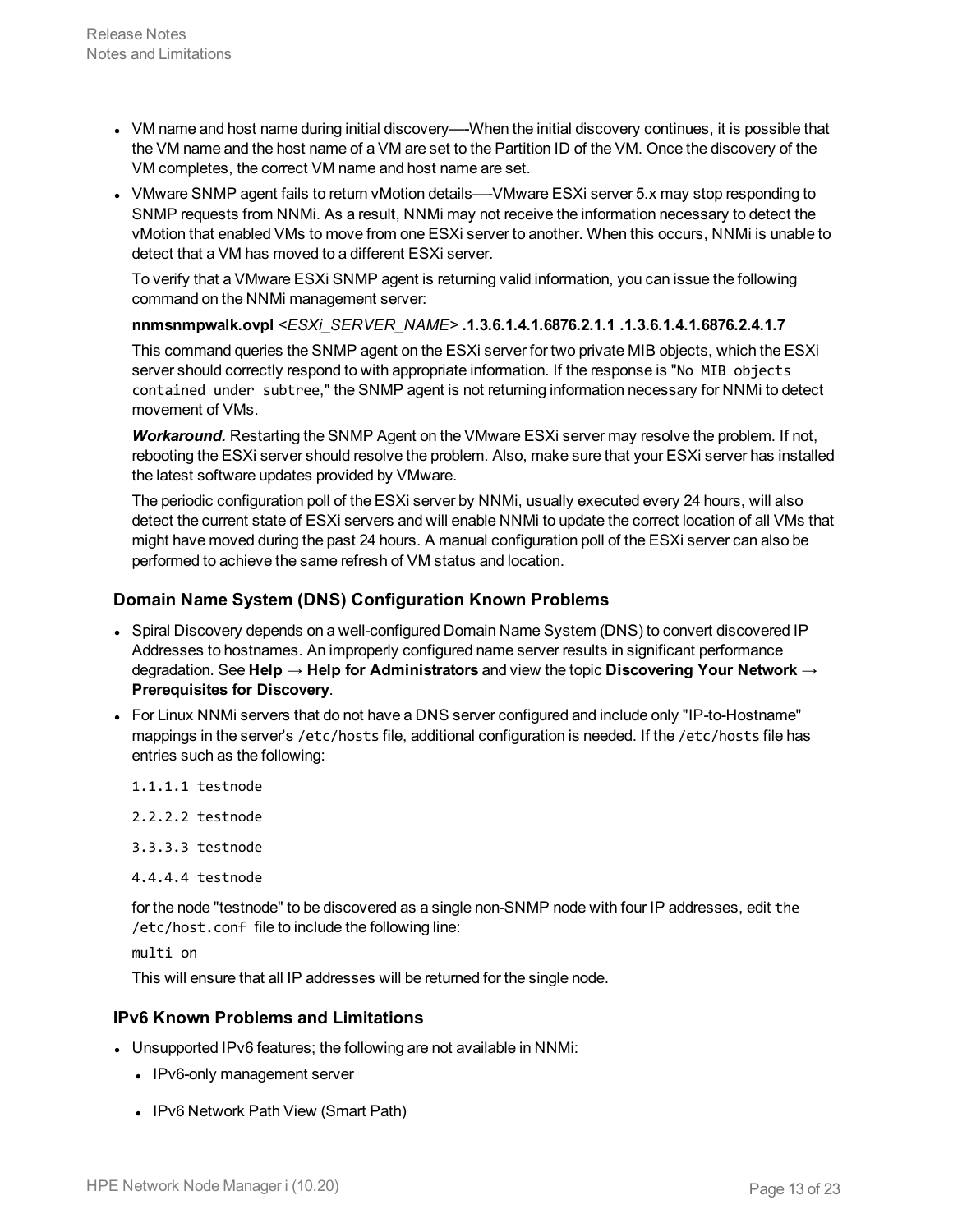- IPv6 Subnet Connection Rules
- IPv6 Ping Sweep for auto-discovery
- IPv6 Address Fault monitoring through SNMP (not available for IPv4 Addresses either)
- IPv6 Link Local Address are not supported for fault monitoring, as discovery seeds, or as Auto-Discovery hints

#### **Device Support Known Limitations**

Device support known limitations can be found in the *HPE Network Node Manager i [Software](https://softwaresupport.hpe.com/km/KM02208863) (NNMi) Device [Support](https://softwaresupport.hpe.com/km/KM02208863) Matrix*.

#### **Integration Known Problems**

- (BSM / UCDMB Topology Integration) Integration module synchronizes the NNMi Interface attribute ifIndex with the InterfaceIndex attribute of Interfaces in BSM/UCMDB. The SNMP standard allows for Long numeric values for ifIndex that NNMi supports. BSM/UCMDB, however, does not yet allow for values longer than what is allowed for an Integer (2147483647). As such, some Interface indexes are truncated when they are synchronized to BSM/UCMDB. A common example of where NNMi uses values that exceed the smaller Integer limit are in the case of ESXi Host virtual interfaces. When comparing interface index values with these very large index values, you may find that they are truncated to smaller values in BSM/UCMDB. The correct index value is the one found in NNMi.
- (BSM Integration) If you are an NNMi or BSM administrator and are using NNMi Visualizations within HPE Business Service Management (BSM), do not include the Path View component in the MyBSM portal component gallery. This component is not enabled.
- (Northbound Integration) Northbound integration is disabled under the NNMi Community edition license. After a full license is installed, northbound integration can be re-enabled by reconfiguring a northbound destination.
- (Netcool Integration) The NNMi-provided Netcool rules found in nnmi.include.rules use column attributes that may be overwritten or cleared by other rules deployed at run time. If some attributes of Netcool traps received from NNMi have missing or incorrect data, this may be an area to consider for troubleshooting. It may be helpful to include details by specifying "details(\$\*)" in nnmi.include.rules in order to verify the final value of certain attributes and variables once received. The NNMi Netcool probe rules are designed to operate within the framework of the Netcool Knowledge Library rule set. The NNMi rules store key NNMi incident information in unused alarm columns to enable "right click" tools to be launched from Webtop or the Web GUI. "Compatibility" rules that are distributed with the Netcool Knowledge Library might overwrite these values and should be checked if the "right click" tools fail to launch because of missing data. See rules defined in \$NC\_RULES\_HOME/include-compat. The columns to check include @LocalNodeAlias, @LocalSecObj, @LocalPriObj, and @LocalRootObj, @RemoteNodeAlias, @RemotePriObj, @RemoteSecObj, and @RemoteRootObj.

#### **Internet Explorer Browser Known Problems**

• The telnet:// and ssh:// URLs are not enabled by default with Internet Explorer. See the Configuring the Telnet and SSH Protocols for Use by NNMi chapter in the Deployment Reference for instructions on how to enable the telnet and ssh protocols, which requires a registry change on each web browser client. Without this registry edit, selecting the **Actions → Node Access → Telnet...** (from client) or **Secure Shell...** (from client) menu item results in a The webpage cannot be displayed message.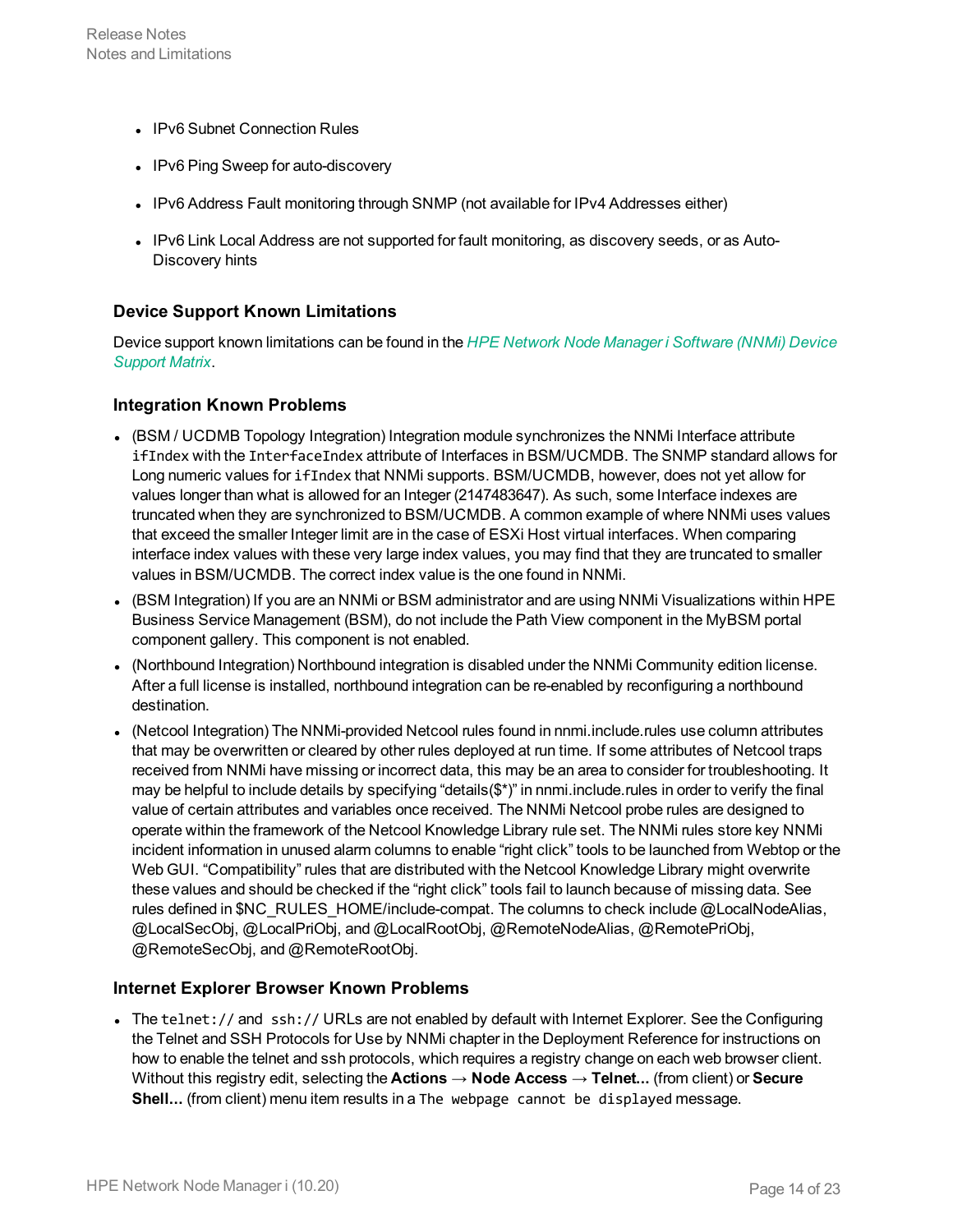- When using Internet Explorer, browser settings determine whether the name of an NNMi view or form displays in the title bar. To configure Internet Explorer to display view and form titles:
	- a. In Internet Explorer browser, click Tools, and then click Internet Options.
	- b. Navigate to the Security tab, Trusted Sites, Custom Level, Miscellaneous section.
	- c. Disable the Allow websites to open windows without address or status bars attribute.
- Internet Explorer tracks long running JavaScript operations, and displays a "This page contains a script which is taking an unusually long time to finish" message if a maximum number of JavaScript statements is exceeded. Complex map operations can exceed this maximum default of 5,000,000. To adjust the maximum time, the HKEY\_CURRENT\_USER\Software\Microsoft\Internet Explorer\Styles\MaxScriptStatements windows registry value must be modified. You can set it to 0xFFFFFFFF for infinity, however this is not recommended. For more information, see Microsoft Knowledge Base article http://support.microsoft.com/kb/175500.
- When launching one application from another that is in a different domain, Internet Explorer blocks the single sign-on session cookie. To fix this problem, add the application servers to the Trusted Sites zone for the web browser:
	- a. In Internet Explorer browser, click Tools, and then click Internet Options.
	- b. Navigate to the Security tab.
	- c. Select the Trusted sites icon, and then click Sites.
	- d. In the Trusted sites dialog box, add each application server the websites list.
- A known problem with memory growth exists in Internet Explorer when using the NNMi console. It might be necessary to periodically restart the Web browser if it is using too much memory.
- If Integration URLs are rendered inside a  $\leq$  frame  $\geq$  tag on a page that uses the Internet Explorer "Quirks" mode", a JavaScript error occurs. In Internet Explorer, URLs should not be launched in Quirks mode. Quirks Document mode is not standards compliant and NNMi does not support it at this time.

This situation might become an issue if an NNMi form or view is placed in an HTML document with other content, such as within a <frame> tag. The <DOCTYPE> tag at the top of the HTML document should be chosen to enable standards document mode. For example, the following DOCTYPE should not be used in a web page containing a frame that references an NNMi Integration URL:

<!DOCTYPE HTML PUBLIC "-//W3C//DTD HTML 4.0 Transitional//EN">

A better choice would be to use a strict DOCTYPE such as:

<!DOCTYPE html PUBLIC "-//W3C//DTD XHTML 1.0 Strict//EN" "http://www.w3.org/TR/xhtml1/DTD/xhtml1-strict.dtd">

- The Internet Explorer Developer Tools are useful for seeing and changing the browser and document mode.
- Internet Explorer sets a limit to the number of rows that can be shown in table views. A user cannot scroll to see all possible rows.

*Workaround.* Filter the table to show fewer rows. In practice this limit is about 30,000 rows, although it varies with font size.

#### **Other Limitations**

• If NNMi services running inside ovjboss start up slowly, the nnmaction process might stop shortly after it starts up. This is because nnmaction depends on certain event services in the NNMi ovjoss server, which continue to start up after ovjboss has completed its startup. The event services must be fully initialized for nnmaction to function normally. After nnmaction starts up, it monitors the event services, and if the event services are not fully initialized after a certain period of time, the nnmaction process exits. To resolve this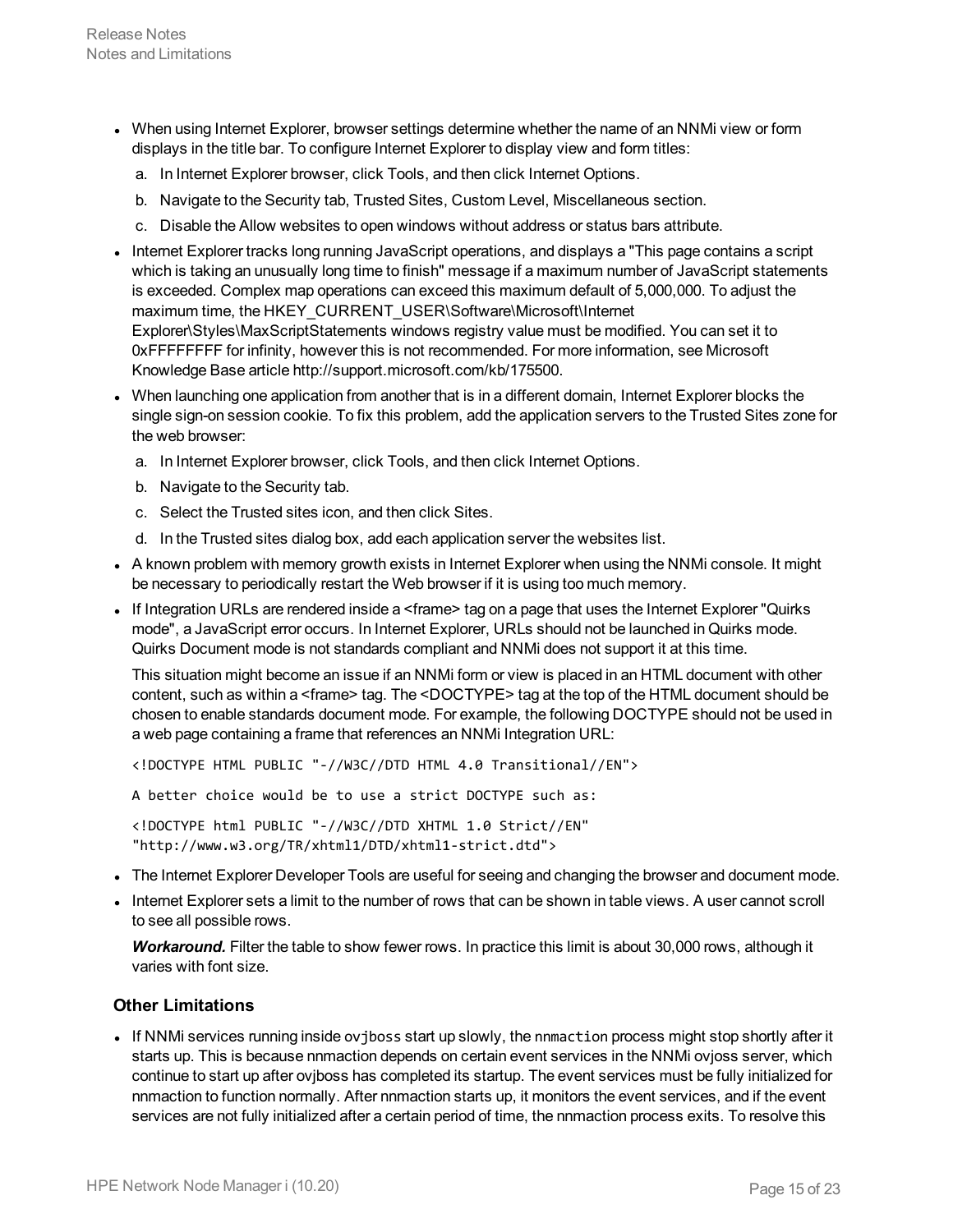issue, run the following from the command line to restart the nnmaction process: ovstart -c nnmaction

The standby node in an NNMi cluster can remain stuck in the standby state while it is trying to receive transaction logs from the active node. This can occur when the active node has recently generated a new database backup that took a long time to create, send to standby, or both. The standby has already acknowledged receipt of database transactions (through the continuous database updates sent through a separate socket), and the corresponding transaction log files, which are pending, have already been deleted from disk.

*Workaround.* Run the nnmcluster –dbsync operation.

- The NNMi console might time out and report an error if you try to delete a node having a large number of interfaces. Before deleting the node, you must first unmanage the node regardless of method for deletion. After you successfully unmanage the node, delete the node using the NNMi console. Alternately, use the nnmnodedelete.ovpl script to delete nodes having a large number of interfaces. For more information, see the nnmnodedelete.ovpl reference page or UNIX manpage.
- Large table views sorted on certain attributes may contain duplicate rows after paging
- Path View or Smart Path does not work in a multi-tenant environment.
- If an SNMP agent for a node is unreliable, the node component data discovered might differ between NNMi discoveries. For example, in rare cases, the SNMP agent might respond using data from the vendorspecific MIB during initial discovery and then use the standard MIB for a subsequent query. When a Node Component is re-discovered due to unreliable SNMP data, note the following: ◦Previous performance data for that Node Component might be lost.
- If SNMP Agent information that is used to identify the Node Component changes, it can appear as if a Node Component was removed or added.
- In NNMi map views, the web browser's zoom controls (CTRL-+ (plus) and CTRL-- (minus)) do not work properly. These keystrokes zoom the HTML text and not the icons themselves. Instead, use the map's keyboard accelerators (plus (+), minus (-), and equals (=) keys) or toolbar buttons to zoom.
- Redirection of .ovpl scripts on Windows using the implicit file association might not generate an output file. For example:

nnmstatuspoll.ovpl -node mynode > out.log

If you are not able to view the output file, run the command explicitly from Perl in a command window:

"%NnmInstallDir%\nonOV\perl\a\bin\perl.exe" "%NnmInstallDir%\bin\nnmstatuspoll.ovpl" -node mynode > out.log

- A second option is to fix your Windows Registry:
- a. Back up the Windows Registry.
- b. Start the Windows Registry Editor (regedit.exe).
- c. Locate and then click the following key in the registry: HKEY\_LOCAL\_MACHINE\Software\Microsoft\Windows\CurrentVersion\Policies\Explorer
- d. On the Edit menu, click **Add Value**, and then add the following registry value:
	- <sup>o</sup> Value name: InheritConsoleHandles
	- <sup>o</sup> Data type: REG\_DWORD
	- <sup>o</sup> Radix: Decimal
	- <sup>o</sup> Value data: 1
- e. Quit the Windows Registry Editor.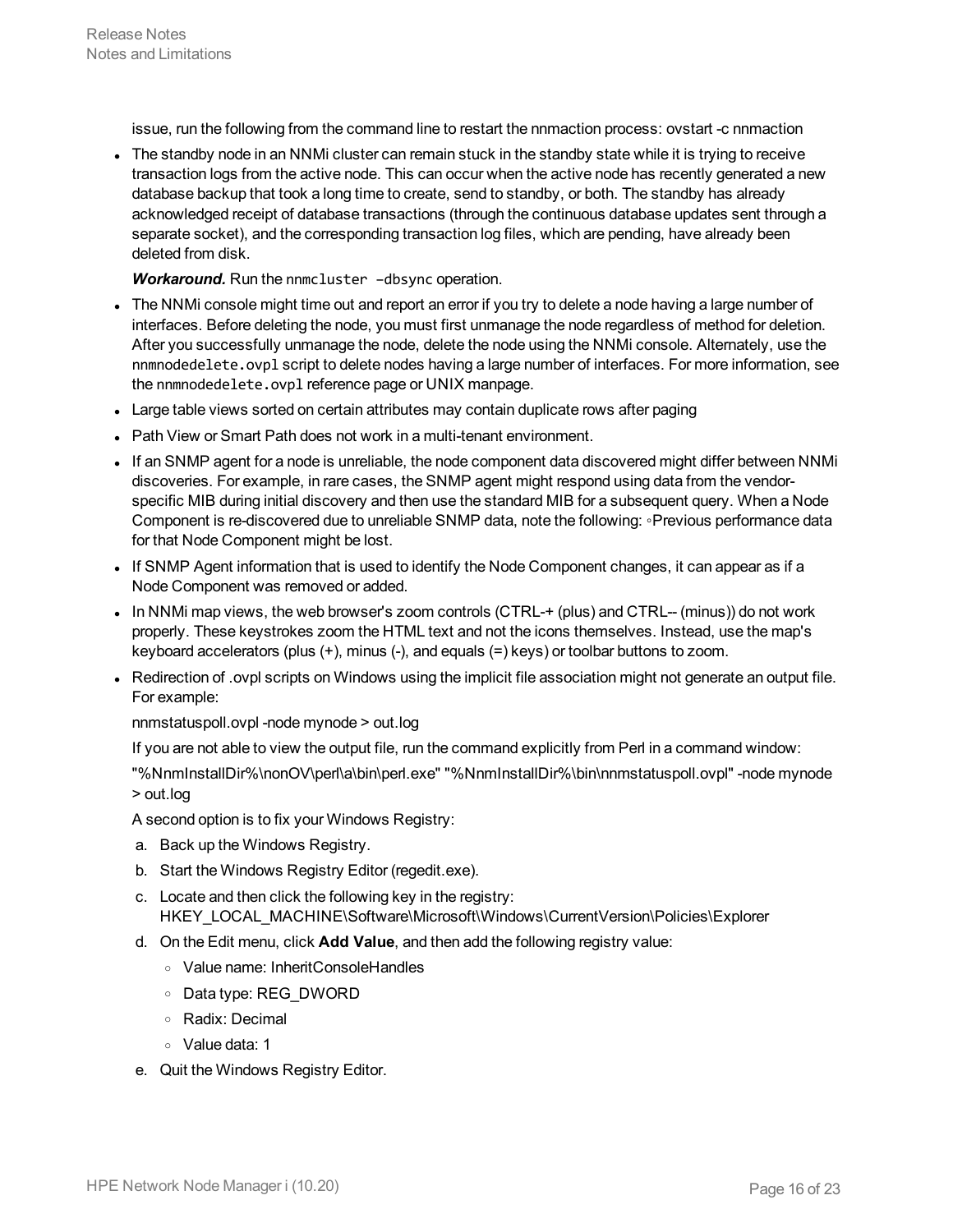- If devices do not respond with required SNMP MIB values, NNMi discovery might not find nodes, Layer 2 connections, or VLANs. See Supported Network Devices in the *HPE Network Node Manager i Software Device Support Matrix*.
- If the NNMi management server has a firewall blocking incoming HTTP requests, you cannot start the NNMi console remotely. The Linux firewall is enabled by default. You can either disable the firewall completely, or more specifically add other ports:

#### 161:udp, 162:udp, *<HTTPPORT>*:tcp

where <HTTPPORT> is the NNMi web server port as defined by the jboss.http.port value in the /var/opt/OV/conf/nnm/props/nms-local.properties file.

- If using LDAP to access your environment's directory services, you must log on to the NNMi console using the same case sensitivity of users as reported by the directory service. When the case sensitivity differs between what is returned from the directory service and the name with which you logged on, you cannot assign incidents to your user name and the My Incidents view does not work. Use **Actions > Assign Incidents** to view the list of valid user names, including the required case for each.
- NNMi application failover on Windows systems:
	- Application failover on the Windows platform can have some intermittent issues with Symantec Endpoint Protection (SEP) software that affect NNMi cluster operations. When the Standby node is attempting to receive the database backup, this operation sometimes fails because SEP is not releasing a file lock in a timely manner. The database file is automatically retransmitted on any failure, and this problem eventually clears itself.
	- When application failover is configured for Windows, system reboots or other issues might cause the psql command to fail, generating dialog boxes to the Windows desktop and the event viewer. These dialog boxes do not affect operation and can be ignored.
- When you perform an online backup of NNM, the database password is included in the backup. If you change the database password using the nnmchangeembddbpw.ovpl script after a backup is completed; then restore NNMi from the backup that includes the outdated password, the NNMi database fails to start. To restore your NNMi database, use a database backup that includes the new password.
- Attempting to delete a Custom Node Collection or Custom Poller Policy with a large number of Custom Polled Instances can fail. When the delete is attempted, the NNMi console shows the "busy circle" icon for a few minutes, and then an error dialog indicates a batch update failure. This case is more likely to happen when collecting data from a MIB table where there are multiple instances being polled for a given node. It is highly recommended that you filter only the instances that you want to poll to help minimize this issue and the load on NNMi.

#### *Workaround.*

a. If you are not able to delete the Custom Node Collection, try to delete each Custom Poller Policy on the Custom Node Collection individually.

For each Custom Poller Policy that fails to delete: a.If the policy has a MIB Filter value, change its value to a pattern that does not match any MIB filter variable value. Check the Custom Node Collection table to ensure that all nodes for that Custom Poller Policy have completed discovery. All Custom Polled Instances for this Custom Poller Policy should be removed.

b. If the Custom Poller Policy does not have a MIB filter value, change the Custom Poller Policy's Active State to Inactive. This action should cause all Custom Polled Instances associated with the Custom Poller Policy to be deleted. If it does not, edit the associated Node Group to remove nodes from the group. This causes NNMi to delete the associated Custom Node Collections and their Custom Polled Instances.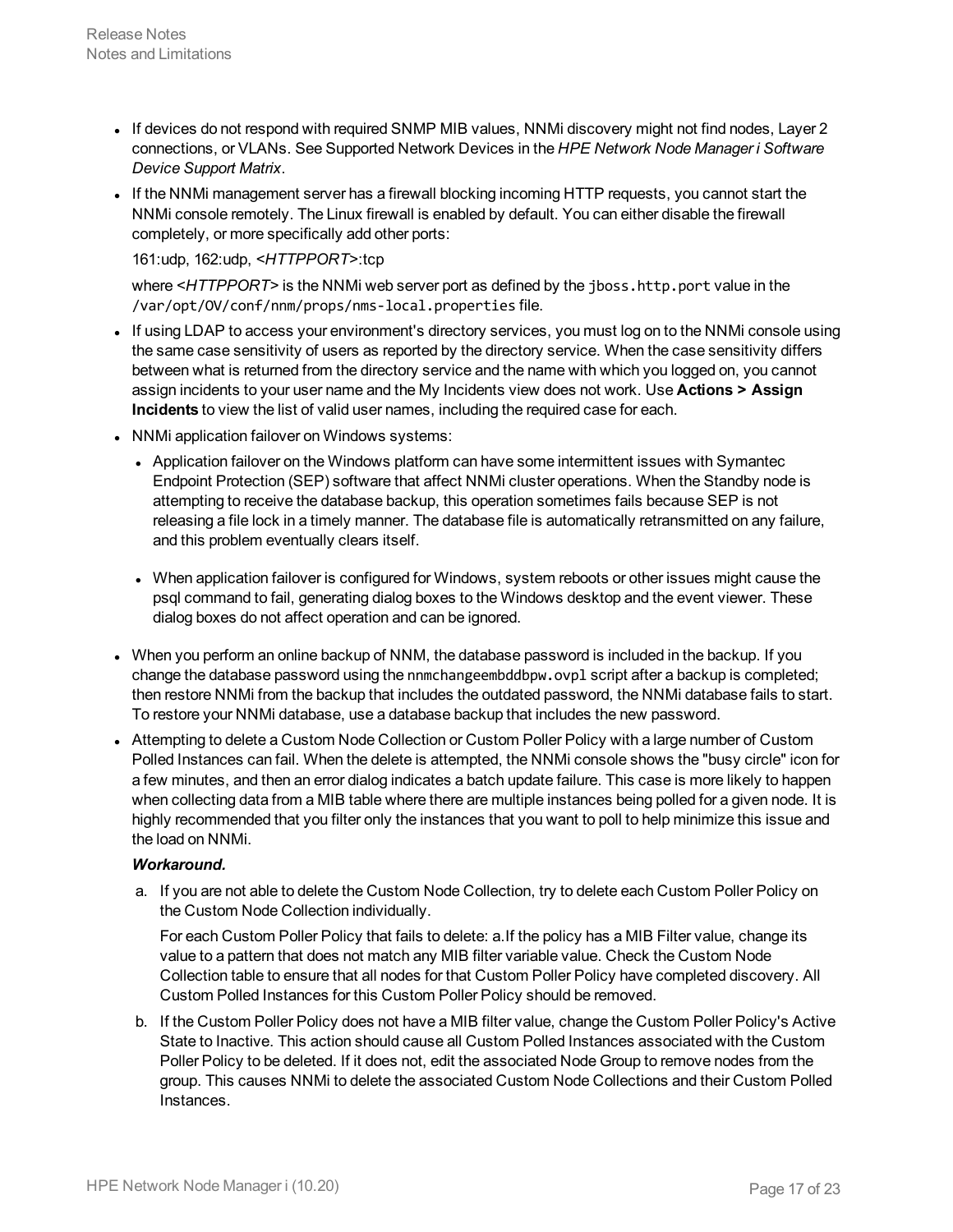It should now be possible to delete the policy successfully.

- c. When all Custom Poller Policies for a Custom Node Collection are deleted, delete the Custom Node Collection.
- If you are browsing between multiple NNMi installations, browsing to a second NNMi installation logs you off from the previous NNMi installation when you return to the first system. To fix this problem, do the following:
	- a. Open the following file:

Windows: %NnmDataDir%\shared\nnm\conf\props\nms-ui.properties

Linux: /var/opt/OV/shared/nnm/conf/props/nms-ui.properties

- b. Edit the file in one of the following ways:
	- <sup>o</sup> Disable Single Sign-On by setting com.hp.nms.ui.sso.isEnabled="false".
	- Configure Single Sign-On by ensuring that the com.hp.nms.ui.sso.initString and domain parameters are the same across all systems. Both systems must also have clocks that are in sync, and the domains of each system's FQDN must match and be configured in com.hp.nms.ui.sso.protectedDomains of nms-ui.properties.
- c. Run **nnmsso.ovpl -reload**.
- <sup>l</sup> *(Windows only)* Anti-virus and backup software can interfere with NNMi operation if this software locks files while NNMi is running. Any application that locks files should be configured to exclude the following NNMi database directory on Windows: C:\ProgramData\HP\HP BTO Software\databases.
- The Query Password field of a RAMS configuration is only valid when imported into the same NNMi installation on the same system. If imported into a different system, the Query Password must be reentered.
- Incorrect browser proxy settings with a non-DNS hostname can prevent a user from logging on to the NNMi console. For example, if the NNMi server's FQDN is not resolvable in DNS, and the user wants to use an FQDN on the box, a user could add an entry such as 192.168.0.100 myhost.example.com to local system hosts file. This hostname is not resolvable by the DNS server. If the browser is configured with HTTP proxy, the browser ignores the hosts file for NNMi hostname resolution, and uses the proxy for NNMi hostname resolution. Because DNS cannot resolve the NNMi hostname, the NNMi console logon fails.

To resolve this problem, the user should either disable the proxy setting or add exceptions to the browser proxy settings. To add exceptions to the browser proxy settings, do the following:

#### **Internet Explorer:**

- a. On the Internet **Options → Connections** tab, click **LAN Settings**.
- b. If the Proxy Server is configured, click Advanced, and then add the non-DNS NNMi hostname into the Proxy Settings Exceptions list.

#### **Firefox:**

- a. Click **Tools → Options**.
- b. In the Options dialog box, select the Advanced pane.
- c. On the Network tab, under Connection, click Settings. If a proxy is configured, add the non-DNS NNMI hostname into the No Proxy for list.
- Nodes with down Interfaces might have a Status of No Status under the following conditions:
	- If the active IP Address that responds to SNMP communication is on a down Interface, it is excluded from the list of candidate Management IP Addresses.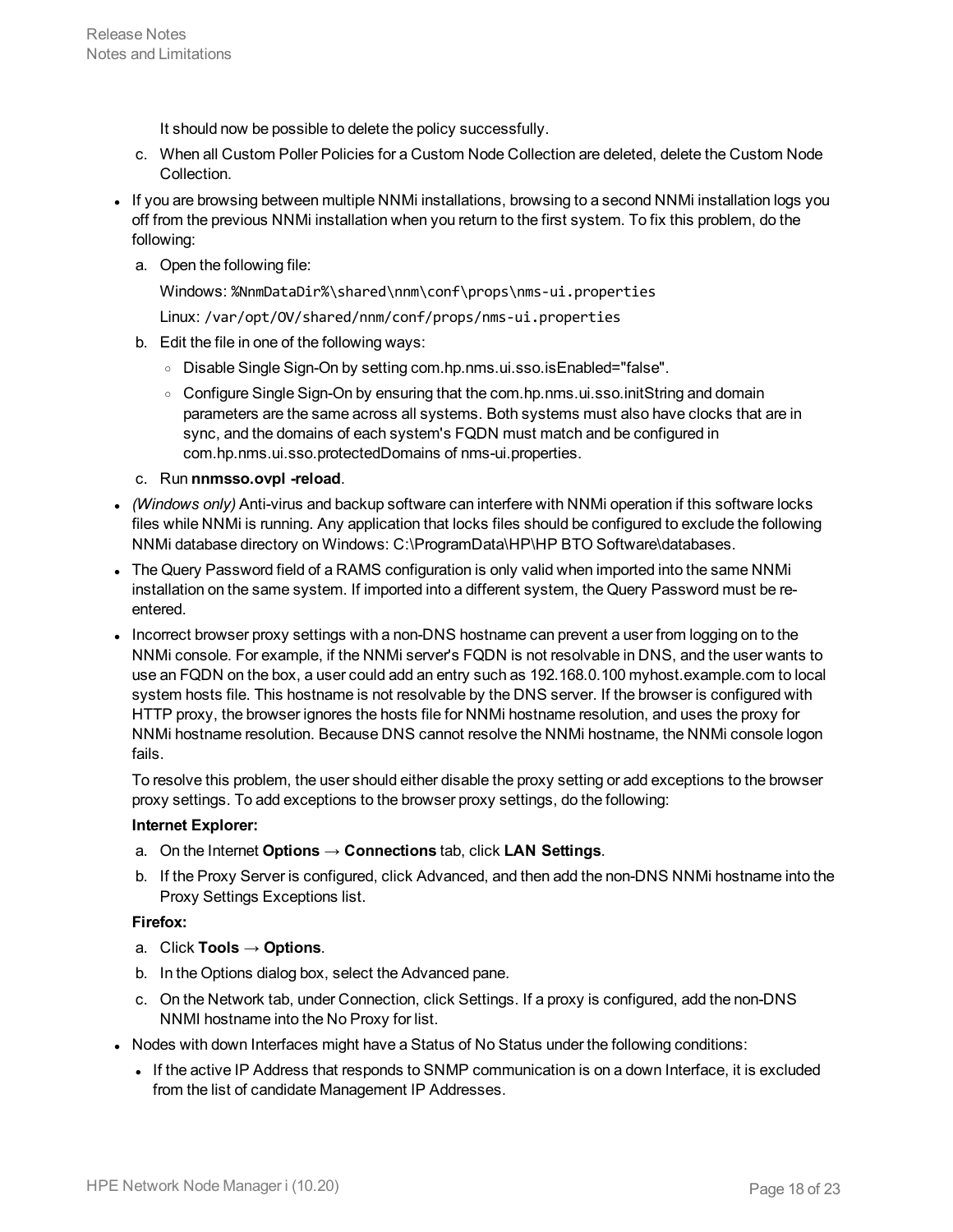If the hint or seed address that was used did respond to SNMP, the result is a node with valid system information and Device Profile, but no SNMP Agent.

To resolve the problem use the Configuration Poll option from the Actions menu.

<sup>l</sup> When using the **Actions → Custom Attributes** menu items from a Node or Interface form, saving the form can overwrite Custom Attributes that have been added.

*Workaround.* Close the form instead of using Save and Close or use the **Actions → Custom Attributes** menu items only from a table view.

• (NNM Performance iSPIs) It is important for you to synchronize the NNMi management server clock and the NPS server clock. This ensures that the analysis panes that retrieve data from the NPS server yield accurate results. If you experience blank analysis panes, check that your clocks are synchronized between the two servers. NPS (Network Performance Server) is the database server installed with any of the NNM Performance iSPI products.

#### **Potential Installation Issues**

- In addition to the web server port, the NNMi management server uses several ports for process communication as documented in the NNMi 10.20 and *Well-Known Ports* appendix of the *Deployment Reference*. Before installing NNMi, verify that these ports are not in use.
- Installation on Windows using Terminal Services:

NNMi installation only works if you are on the machine console. If you use remote logon technology, such as Remote Desktop Connection, verify that you are accessing the Windows console and not a secondary connection.

- Some Linux installations might have a version of PostgreSQL installed and running by default. In this case, disable the default PostgreSQL instance before installing NNMi. NNMi does not support multiple instances of PostgreSQL on the same server. The easiest way to determine whether an existing PostgreSQL instance running is by using the **ps –ef | grep postgres** command. PostgreSQL can be disabled with **chkconfig posgresql off**.
- NNMi supports single sign-on (for use with NNM iSPIs and some integrated products).

This technology requires that the NNMi management server be accessed with the official fully-qualified domain name (FQDN). The official FQDN is the hostname used to enable single sign-on between NNMi and NNM iSPIs. The FQDN must be a resolvable DNS name.

If the domain name of the installation system is a short domain such as "mycompany" without any dot, you must change a configuration file to prevent automatic sign out from the NNMi console.

For more information, see the *Using Single Sign-On with NNMi* chapter of the *Deployment Reference*.

- (Windows only) Do not use non-English characters in the path name of the installation directory.
- If you have NNM iSPIs installed on the NNMi management server, and plan to remove NNMi and NNM iSPIs, uninstall the NNM iSPIs before uninstalling NNMi. Otherwise, when you reinstall NNMi, the NNM iSPIs no longer work until you reinstall each one.

**Note:** NNM iSPI Performance for Metrics is an exception to the above uninstall requirement.

• NNMi creates a self-signed certificate during installation. This certificate enables HTTPS access to the NNMi console without additional configuration. Because it is a self-signed certificate, your browser does not automatically trust it, resulting in security prompts when using the NNMi console. ∘With Firefox, you can choose to permanently trust the certificate, and you will not be prompted again.

With Internet Explorer, you will be prompted multiple times. There are two ways to prevent these prompts: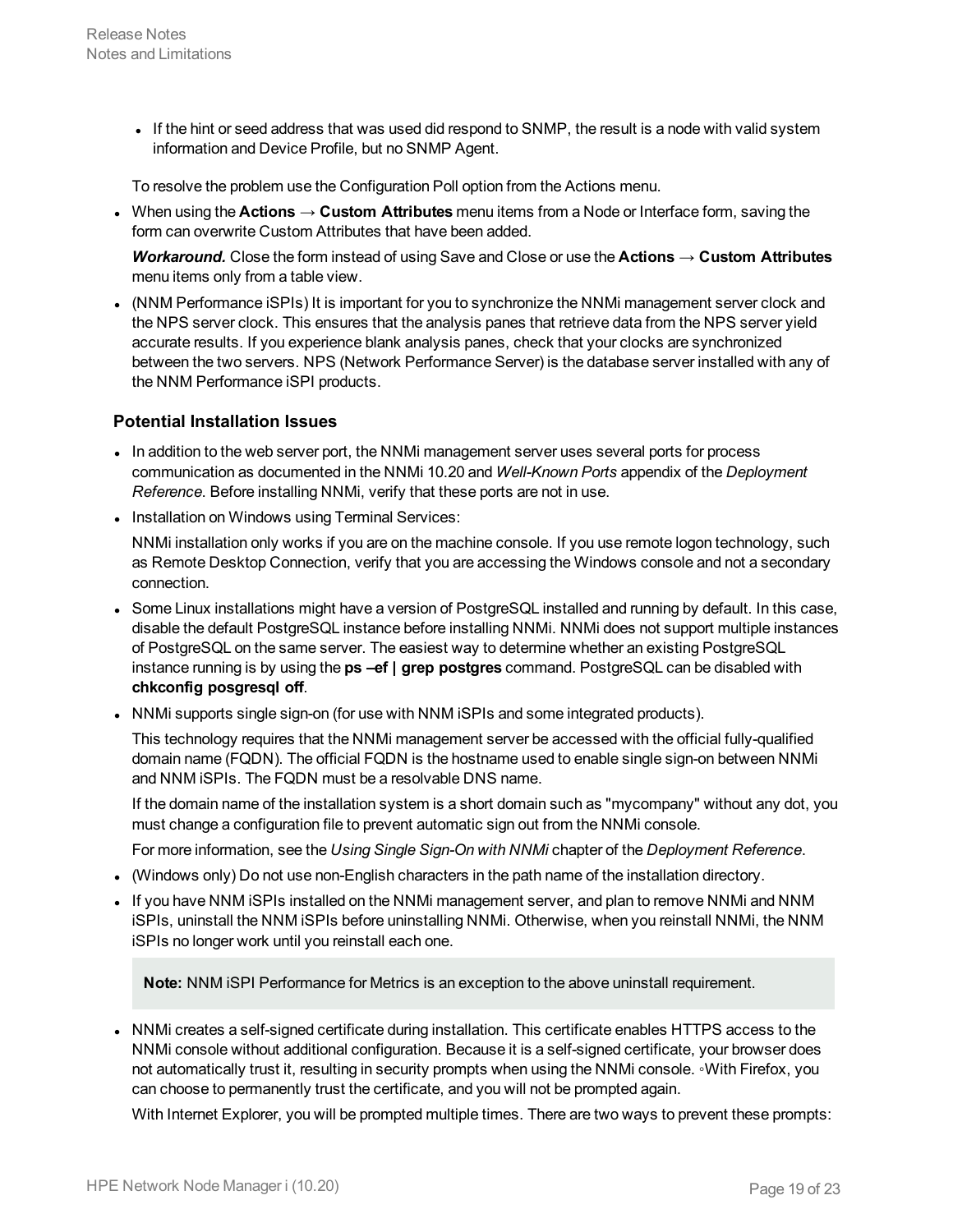- Import the self-signed certificate into each user's browser.
- Replace the self-signed certificate with a CA-signed certificate that all users' browsers are configured to trust. For more information, see the *Working with Certificates for NNMi* chapter of the *Deployment Reference*.
- <sup>l</sup> The "Reinstall from media" (Linux) or "Repair" (Windows) option available through the uninstaller or Control Panel does not work and is not supported.
- (Linux only) Setting the /opt or /var/opt directory with inherited permissions might cause problems if the inherited permissions are too restrictive.

The inherited permissions are created by enabling the set-groupId bit on the directory itself, for example the "2" in the chmod 2755 command.

An example of an inherited permission that is too restrictive is "2750". This permission strips world readaccess. Some NNMi processes run as non-root user (for example the database and the action process). These processes need read access to files below /opt/OV and /var/opt/OV. If the inherited directory permission strips world read, these processes fail.

 $\bullet$  (Linux only) If the NNMi public key import or a product install fails with the following error:

rpmdb: Lock table is out of available locker entries

rpmdb: Unknown locker ID: 56cd

error: db4 error(22) from db->close: Invalid argument

error: cannot open Packages index using db3 - Cannot allocate memory (12)

error: cannot open Packages database in /var/lib/rpm

error: pk.pub: import failed.

Complete the following steps:

a. Run the following command to save a copy of the rpm database:

tar cvzf /var/tmp/rpmdbtar.gz /var/lib/rpm

rm /var/lib/rpm/\_\_db.00\*

rpm –rebuilddb

- b. To validate that you corrected the issue, run the following commands:
	- rpm –q –a

rpm –import pk.pub

c. If the results of running the rpm  $-q$  –a command lists all packages without error, you can remove the /var/tmp/rpmdbtar.gz . If not, restore the rpm database from the rpmdbtar.gz file.

#### **Mozilla Firefox Browser Known Problems**

- The telnet:// and ssh:// URLs are not enabled by default with Firefox. See the Configuring the Telnet and SSH Protocols for Use by NNMi chapter in the Deployment Reference for instructions on how to enable the telnet and ssh protocols, which requires configuring a telnet application, an ssh application, or both on each web client.
- By default, Firefox opens windows in a new tab instead of a new window. This behavior can cause NNMi to open windows that do not pop to the foreground. To change the default setting, under Tabs in the Options dialog box, do the following: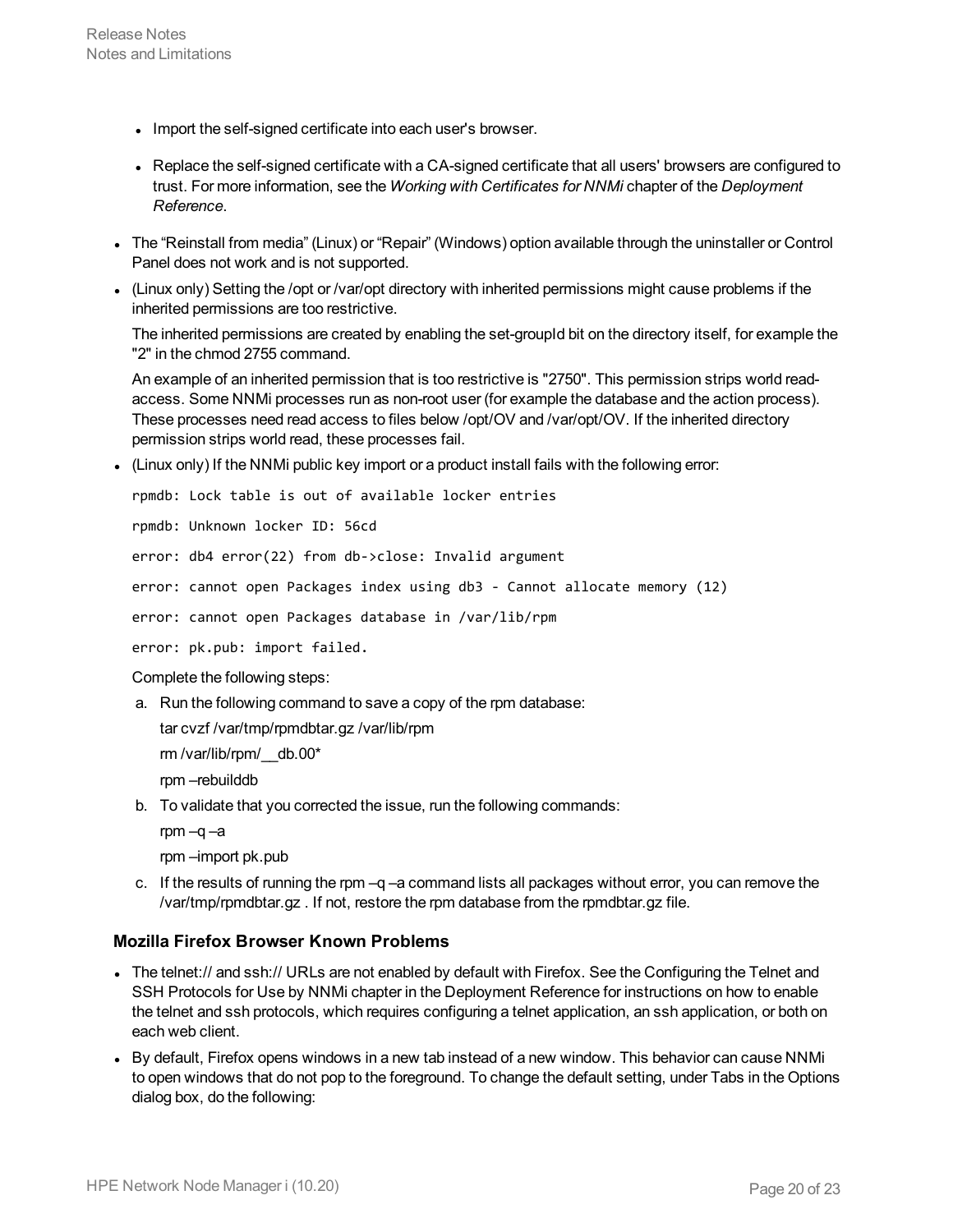- Set New pages should be opened in: to a new window.
- Select When I open a link in a new tab, switch to it immediately.

These settings affects web pages that use "\_blank" as a target, such as some help content.

- By default, Firefox limits the number of pop-up windows to 20. To adjust this limit, do the following:
	- a. Type about:config in the Firefox address bar.
	- b. Scroll down to dom.popup\_maximum, and then double-click to modify the value.
	- c. Restart Firefox for this change to take effect.
- After opening and closing more than 50 forms in a single session, Firefox might start blocking pop-up windows, even when popups are enabled, which results in JavaScript errors.

*Workaround.* Increase dom.popup\_maximum or restart the browser. A suggested value in this case is a number greater than 500.

- Firefox tracks long running JavaScript operations and displays a "Warning: Unresponsive script" message if that timeout is exceeded. Complex map operations can exceed this maximum default of 5. To adjust the maximum time, do the following:
	- a. Type about:config in the Firefox address bar.
	- b. Scroll down to dom.max\_script\_run\_time, and then double-click to modify the value. The value is in seconds. You can set it to 0 for infinity, however this is not recommended.
	- c. Restart Firefox for this change to take effect.
- Firefox enables the use of JavaScript by default. Disabling JavaScript requires a privacy extension. When signing in to the NNMi Console, you will see an error in the browser if JavaScript has been disabled. If you see this error, go to Firefox Add-ons page and click on Extensions to see if there is an extension that is disabling JavaScript. If so, this extension needs to be disabled in order to allow JavaScript in the browser.
- Firefox can incorrectly indicate that a request is still in progress while using the MIB Browser or Line Graphs, even though the request is complete. You will see "Transferring data from <NNMi Server>" in the Firefox status bar, where <NNMi Server> is your NNMi management server. For more information, see Bugzilla defect #383811 at https://bugzilla.mozilla.org/show\_bug.cgi?id=383811.
- Using the "F5" refresh key causes a corrupt display of the form. To refresh a form, use the Refresh toolbar button on the form.
- If you have previously created a User Account and later delete and recreate it, the Firefox auto-complete feature fills in the password field for you, without notifying the user interface, causing the create to fail.

*Workaround.* Change the password twice, or turn off form completion in Firefox.

#### **Non-English Locale Known Problems**

- NNMi localizes "Drop-down Choice" Code Values (such as Incident Category and Incident Family) at database creation time using the locale of the server. Unlike most other content, if accessed from a client under a different supported locale, the values remain in the locale of the server set at the time of database creation, which is typically installation time. The same is true for any user created "Drop-down Choice" Code Values. Other drop-down choices that are Enumeration Values (such as Incident Severity) are localesensitive and appear in the locale of the web browser for supported locales.
- (Windows only) On the Windows platform, the NNMi processes run under the Windows Service Manager (WSM) process. If the system has not been configured so that the WSM is in the same locale, these strings are loaded into the database as English strings. When setting the locale to a supported locale, you must also navigate to the **Control Panel → Region and Language →Administrative tab → Change**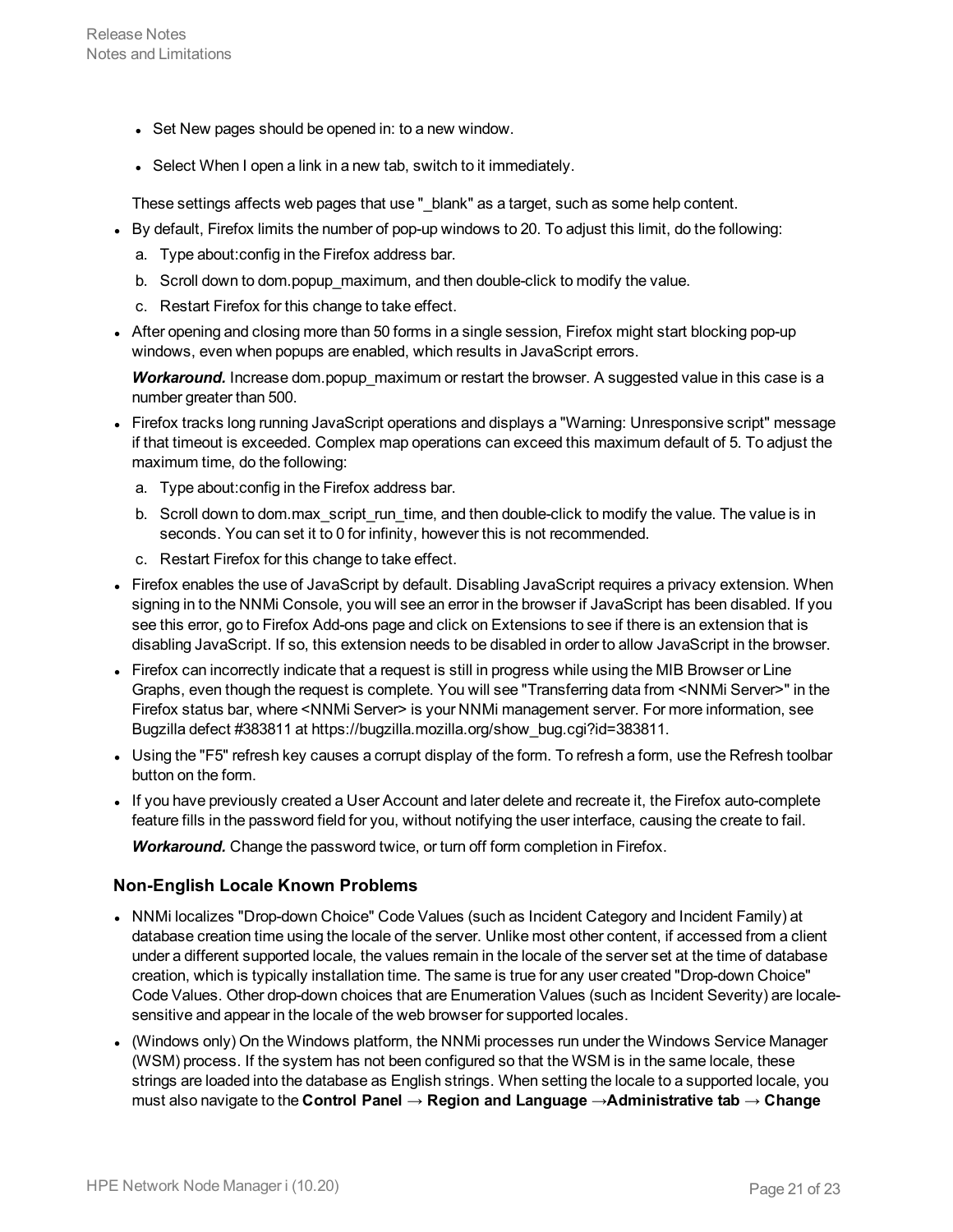**system locale**, and then select the Current system locale option. This option requires a system reboot, after which all services (including WSM) are restarted in the new locale. After the WSM is in the desired locale, you can install NNMi.

- For English Internet Explorer to browse an Asian language NNMi management server, the client needs to install the "East Asian Language" on the system. Without this change, tooltips for Priority and other table values appear as squares. You can install the "East Asian Language" from the Control Panel  $\rightarrow$  Regional and Language Options → Language tab. Select Install files for East Asian language. This problem only happens with Internet Explorer. Users see similar problems when browsing to any Asian language web site.
- When displaying the value for MIB variables of type OCTET STRING, NNMi uses the textual conventions defined in the MIB. In the absence of textual conventions, the data is interpreted based on any character encodings defined by the com.hp.nnm.sourceEncoding property defined in the nms-jboss.properties file. If this property is not defined, the multi-byte characters will be interpreted with the UTF-8 character encoding. For more information, see "Configuring Character Set Encoding Settings for NNMi" in the Deployment Reference.
- When launching NNMi URLs with Asian strings such as a Node Group Map with a Japanese language Node Group name parameter, the browser settings might need to be changed. For Firefox, input "about:config" in the address bar; find "network.standard-url.encode-utf8"; change the value to be "true". For Internet Explorer: "Turn on sending URLs as UTF-8"; see Microsoft document at support.microsoft.com/kb/925261 for details.
- The Autopass Licensing GUI (nnmlicensing.ovpl <ProductName>-gui) is only localized for Japanese. In all other locales, including Chinese and Korean, only English text is displayed.
- (Windows only) Note that when changing passwords from the Windows command shell, under certain code pages such as 850 and 866, localized (non-ASCII) characters may not be read correctly from the console resulting in a saved password that is invalid. The work-around is to avoid non-ASCII characters when changing passwords from the Windows command shell or use an alternate code page such as 1251 or 1252. Passwords entered in the NNMi UI Console are unaffected by this problem
- <sup>l</sup> (Windows only) The default code page for the cmd command on Windows (e.g., code page 850 or 866) may not display all characters properly for localized European languages. This may affect the localized message output when using NNMi commands. The Windows chcp command can be used to check the current code page and select a better code page for the locale (e.g., code page 1252 for French, German, and Spanish; 1251 for Russian). The default code page for Chinese, Japanese, and Korean works fine.